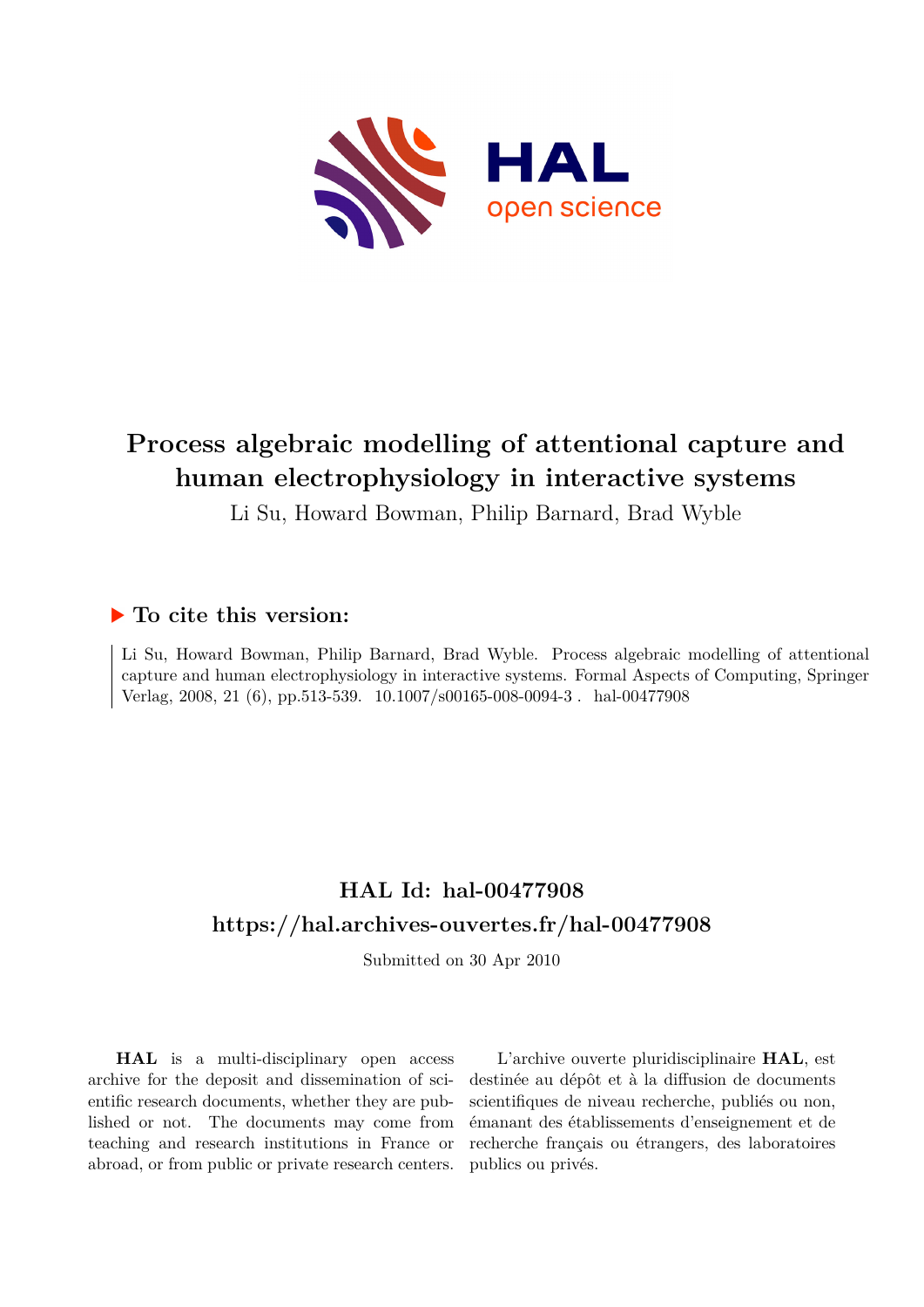# **Process algebraic modelling of attentional capture and human electrophysiology in interactive systems**

Li Su,<sup>1,4</sup> Howard Bowman,<sup>1</sup> Philip Barnard<sup>2</sup> and Brad Wyble<sup>3</sup>

<sup>1</sup> Centre for Cognitive Neuroscience and Cognitive Systems, University of Kent,

Canterbury, UK. E-mail: Li.Su@iop.kcl.ac.uk

<sup>3</sup> Department of Brain and Cognitive Sciences, Massachusetts Institute of Technology,

Cambridge, MA, USA

<sup>4</sup> Section of Cognitive Neuropsychiatry, Department of Psychological Medicine,

Institute of Psychiatry at King's College London, Box P068, De Crespigny Park, London SE5 8AF, UK

**Abstract.** Previous research has developed a formal methods-based (cognitive-level) model of the Interacting Cognitive Subsystems central engine, with which we have simulated attentional capture in the context of Barnard's key-distractor Attentional Blink task. This model captures core aspects of the allocation of human attention over time and as such should be applicable across a range of practical settings when human attentional limitations come into play. In addition, this model simulates human electrophysiological data, such as electroencephalogram recordings, which can be compared to real electrophysiological data recorded from human participants. We have used this model to evaluate the performance trade-offs that would arise from varying key parameters and applying either a constructive or a reactive approach to improving interactive systems in a stimulus rich environment. A strength of formal methods is that they are abstract and the resulting specifications of the operator are general purpose, ensuring that our findings are broadly applicable. Thus, we argue that new modelling techniques from computer science can also be employed in computational modelling of the mind. These would complement existing techniques, being specifically targeted at psychological level modelling, in which it is advantageous to directly represent the distribution of control.

**Keywords:** Formal methods; HCI; Stimulus rich reactive interfaces; Attentional blink; EEG; Interacting cognitive subsystems

#### **1. Introduction**

Applying formal modelling and cognitive frameworks to the design and analysis of interactive systems has gained much attention, particularly in the domain of mission and life critical applications. It has been argued by a number of researchers [DBD98, Bow99] that formal methods provide a powerful way to specify, evaluate, and verify such systems. As an important component in interactive systems, human operators and their cognitive capabilities also determine the success or the failure of such systems. Thus, attention needs to be paid to specifying and

<sup>&</sup>lt;sup>2</sup> MRC Cognition and Brain Sciences Unit, Cambridge, UK

*Correspondence and offprint requests to*: L. Su, E-mail: Li.Su@iop.kcl.ac.uk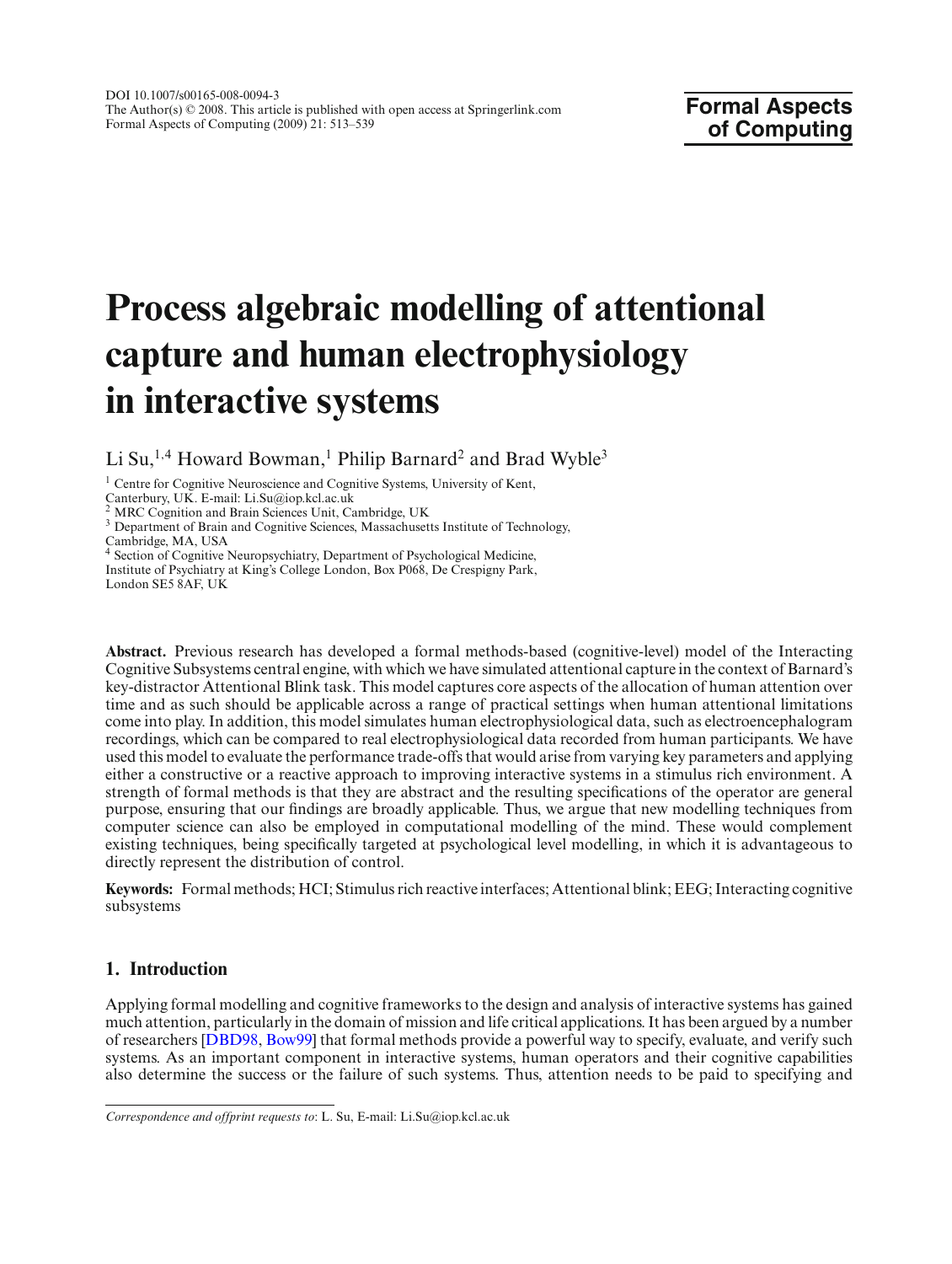analysing the human cognitive system. In this paper, we argue that formal methods can specify and simulate cognitive frameworks including interaction between users and computer systems. Furthermore, we also explore their general implications for cognitive modelling.

We are interested in a particular type of interactive system, in which humans operate in stimulus rich environments. In such systems, critical stimuli are presented rapidly to a human operator, as found in interfaces in cockpit environments or operations control rooms. In such situations, information overload may impede the ability of the operator to perceive or react to each piece of information. For example, it has been discovered that humans may miss a briefly presented second target<sup>1</sup> (T2) following a previous one (T1) after a few hundred milliseconds [RSA92, BST04]. This temporal attentional limitation is supported by the results of a large number of psychological experiments, known as Attentional Blink (AB) tasks [RSA92].

In the context of stimulus rich environments, we explore two methods of designing a user interface that is optimized to the attentional state of the user. In the simpler *constructive* case, critical stimuli are separated by a temporal interval long enough to ensure that each is fully processed (i.e. that one target does not fall within the attentional blink of another). Another method, which we term the *reactive* approach, ensures that human operators have successfully perceived all targets by determining directly from the user's neurophysiological state whether a target has been acknowledged. Using this information, the system can re-present any missed targets. Both approaches could potentially improve the performance of the user interface, however they require different knowledge in designing such interfaces. For example, an interface using the reactive approach needs to know which target has been perceived. In contrast, an interface using the constructive approach would require knowledge of when the user's attention is unavailable. However, there is a significant drawback with both approaches, that is, either acknowledging or inserting items may delay the presentation.

Research in the area of human–computer interaction has been mainly focused on constructive approaches. In this paper, we will also introduce *Stimulus Rich Reactive Interfaces* (SRRIs), these are human–computer interfaces that throttle the flow of information to the user according to how receptive the user is from one moment to the next by measuring physiological or eletrophysiological feedback, such as skin conductance responses or electroencephalogram (EEG) signals recorded from the scalp. In other words, an SRRI is a way of synchronizing the presentation of information with the momentary attentional state of the user. Such a system should be capable of increasing the amount of information that can be accommodated by the operator.

In order to explore the limits of temporal attention deployment in humans and how the design of an interface can help to circumvent this limit, we have developed a cognitive-level model based on formal methods [SBB07] that simulates both behavioural data and electrophysiological indicators of target processing. We have used a modelling technique called process algebra [Bow06, Hoa85, Mil89], which originated in theoretical computer science, being developed to specify and analyse distributed computer systems [Bow06]. A process algebra specification contains a set of top-level subsystems (processes) that are connected by a set of communication channels. Subsystems interact by exchanging messages along channels. Furthermore, process algebra components can be arbitrarily nested within one another, allowing hierarchical decomposition in the manner advocated in [Bar03].

Abstract specification of cognitive theories through formal models can enhance our understanding of the deeper properties of such complex cognitive architectures. These models can take the form of connectionist or other neurally inspired implementations that capture some of the biophysical aspects of the brain. Recently, the development of tool-based assistance for the implementation of such models has emerged in the context of both more traditional production system methodologies [CFS96] and connectionism [RMP86, Rei00]. In the context of this paper, a tractable computational model of human operators is central to explaining the underlying attentional mechanisms and evaluating/verifying many desired properties in the design of effective human–computer interfaces. Thus, in this paper, we will first outline the experimental paradigm and model, and then use our model to explore the potential benefit of both approaches in the stimulus rich environment. We will concentrate on illustrating how the modelling approach can provide insights into the design of both approaches, and discuss some general implications for applying formal methods to cognitive neuroscience and human–computer interaction, in particular, the modelling of cognitive architectures.

The paper is organised as follows. Section 2 provides background information concerning the attentional blink task and a description of electrophysiological recording, i.e. EEG, and how it is related to target processing. This section also introduces a cognitive framework that our modelling is based on. In Sect. 3, we present a cognitive model of a human operator. Section 4 describes how this model simulates the attentional limitations

<sup>&</sup>lt;sup>1</sup> For simplicity of presentation, we use the term "target", although, more accurately, we should probably talk in terms of "potential targets", since, while the system knows what is likely to be salient, it is only the human operator that knows what is truly significant.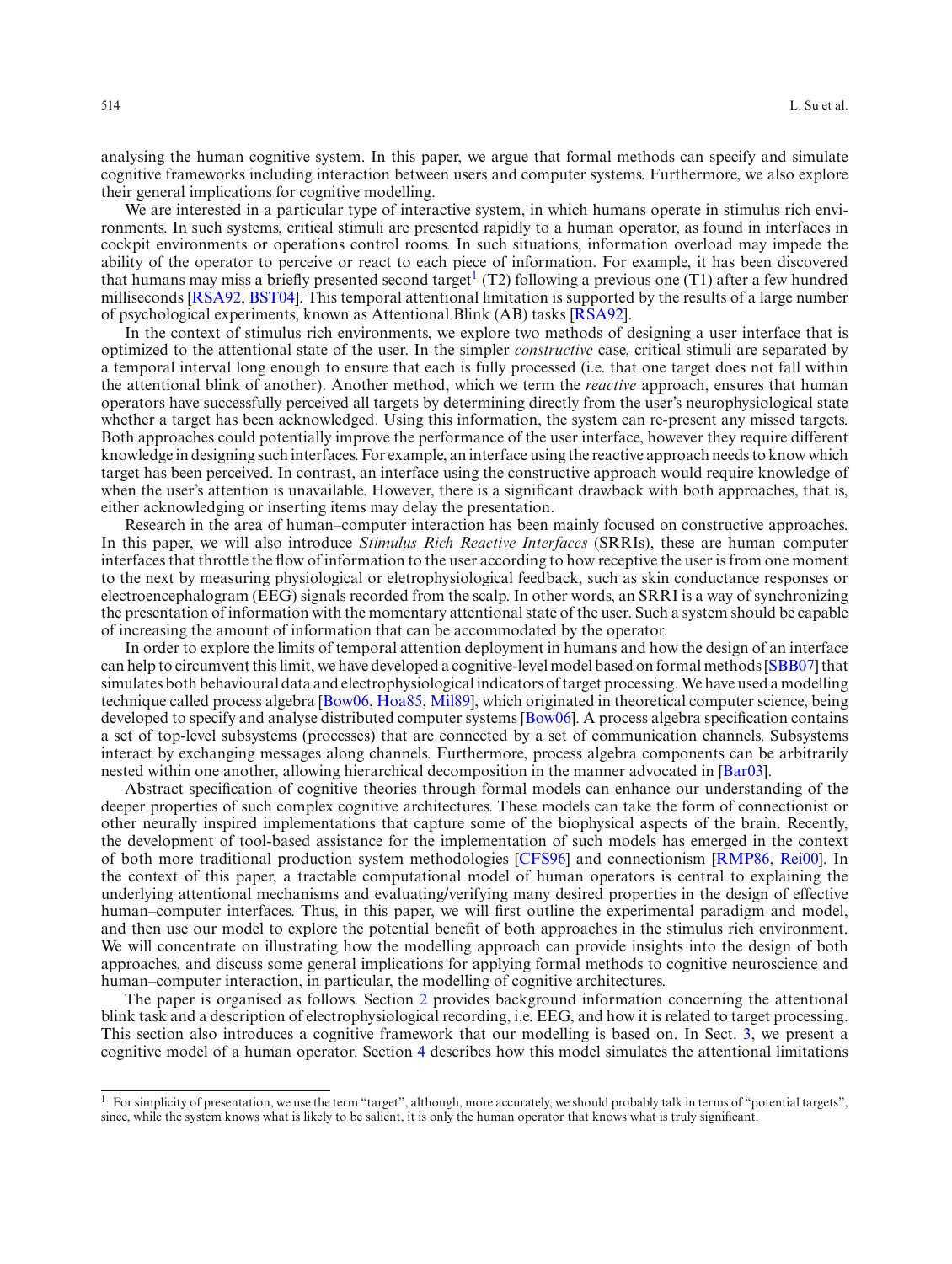Modelling attention and electrophysiology in interactive systems 515



**Fig. 1.** The basic AB effect for letter stimuli. Here, the blink condition (*unfilled squares*) is shown as T2 accuracy conditional on T1 report, reflecting the effect on T2 report of successfully attending to T1. Baseline (*filled diamonds*) represents a person's ability to report the presence of T2 when subjects were told to ignore T1; adapted from [RSA92]

of a human with reference to the attentional blink and also produces simulated EEG signals directly from the model's components. Section 5 embeds this model into an SRRI. Sections 6 and 7 evaluate the constructive and reactive approaches with respect to improving SRRIs. Section 8 concludes with a general discussion on formal modelling of cognitive architectures and future work.

#### **2. Background**

#### **2.1. Temporal bottleneck in attention**

In the context of this paper, we first explore the temporal attentional limitation of human operators, and then go on to develop arguments about how this affects their ability to interact with computer systems. Raymond et al. [RSA92] designed an AB task, which involves letters being presented at the same spatial location using *Rapid Serial Visual Presentation* (RSVP) at around 10 items per second. One letter (T1) was presented in a distinct colour and was the target whose identity was to be reported. A second target (T2) followed after a number of intervening items. Typically, participants had to report whether the letter "X" (T2) was among the items that followed T1. This condition is called the blink condition, where subjects have to report the identity of T1 and presence of T2. The key finding was that detection of T2 was impaired with a characteristic serial position curve; see the curve with unfilled squares in Fig. 1, where lag indicates the number of distractors intervening between T1 and T2, i.e. lag-1 refers to T2 immediately following T1; lag-2 refers to one intervening distractor, etc. T2s occurring immediately after T1 were accurately detected (a phenomenon typically described as lag-1 sparing). Detection then declined across serial-positions 2 (and also sometimes 3) and then recovered to baseline around lags 5 or 6 (corresponding to a target onset asynchrony in the order of 500–600 ms). However, subject's ability to detect the presence of T2 when T1 was to be ignored is unaffected by the serial position of T2. This condition is called the baseline condition, e.g. see the curve with filled diamonds in Fig. 1.

As research on the blink and RSVP in general has progressed, it has become evident that the allocation of attention is affected by the meaning of items [MFP97] and their personal salience [SCS97]. There is also evidence from electrophysiological recording that the meaning of a target is processed even when it is not reported [Sha99]. In addition, there are now reports of specific effects of affective variables, e.g. [BRB05]. In particular, [And05] has shown that the blink is markedly attenuated when the second target is an aversive word.

These AB experiments have their counterpart in real life. For instance, when driving a car at 70 mph on the motorway, the driver monitors the traffic ahead and signposts. Events appear continuously and rapidly as those in RSVP streams, but they are somewhat inter-related. When a hazard occurs, e.g. another car suddenly changes lanes (cuts in front of you), it intrudes into this constant schema. These are high salient stimuli (targets in AB) for safe driving, but attending to such hazards (maybe reacting by breaking) could potentially knock out the driver's attention for about 500 ms. Under this situation, a driver is more likely to miss an important signpost or a junction. So, the robust AB serves as a useful paradigm to be generalised from lab to practical settings, and semantic salience is particularly relevant because most real world tasks relate to meaning or executive function.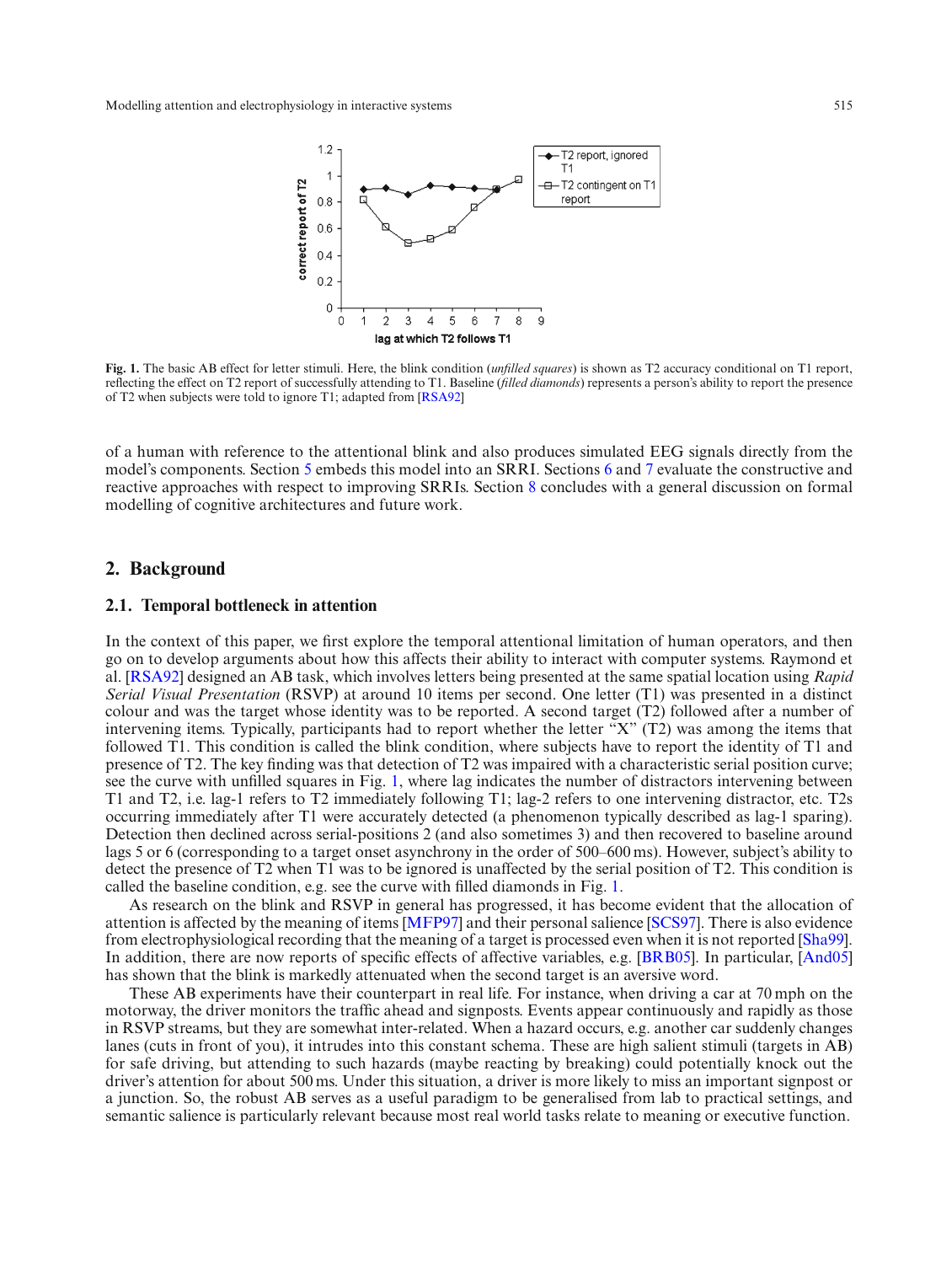

**Fig. 2.** Task schema for the key-distractor blink; adapted from [BST04]



**Fig. 3.** The attentional capture by meaning effect in humans [BST04] and model simulations [SBB07], target report accuracy by lag of target, relative to the position of the key-distractor

In order to examine semantic effects, Barnard et al. [BST04] used a variant of the AB paradigm in which words were presented at fixation in RSVP format, at around 10 items per second. Targets were only distinguishable from background items in terms of their meaning. However, much of the empirical research and theorising on the AB has used primitive stimuli, e.g. letters or digits, which could be discriminated perceptually rather than semantically. Accordingly, most models of the AB only account for relatively low-level features, and have not yet tackled the more interesting and important aspects of meaning and emotion. We focus on high-level features such as meaning and affect, so our model can provide more direct insights into social and practical issues. This is because day-to-day human behaviour can be easily related to evaluation of meaning and emotion.

In Barnard et al.'s experiment [BST04], participants were simply asked to report a word if it referred to a job or profession for which people get paid, such as a waitress, and these targets were embedded amongst distractors (called background words in this paper) that all belonged to the same category, e.g. nature words. However, streams also contained a key-distractor item, which, although not in the target category, was semantically related to that category, e.g. tourist, vegetarian and so on; see Fig. 2. Note that the key-distractor is distinguished from other background words, since the similarity between the key-distractor and the target is directly manipulated in the experiment [BST04]. Moreover, the serial-position that the target appeared after the key-distractor was varied. The effect of attentional capture by meaning is encapsulated in the serial position curve (with unfilled diamonds) in Fig. 3. That is, the key-distractor drew attention away from the target with a clear temporal profile. In the following sections, we will call Barnard et al.'s experiment the key-distractor AB experiment, and a cognitive model of human temporal attention is described. The simulation result of this model is the serial position curve (with filled diamonds) in Fig. 3, which can be compared to the performance of real participants shown in the same graph.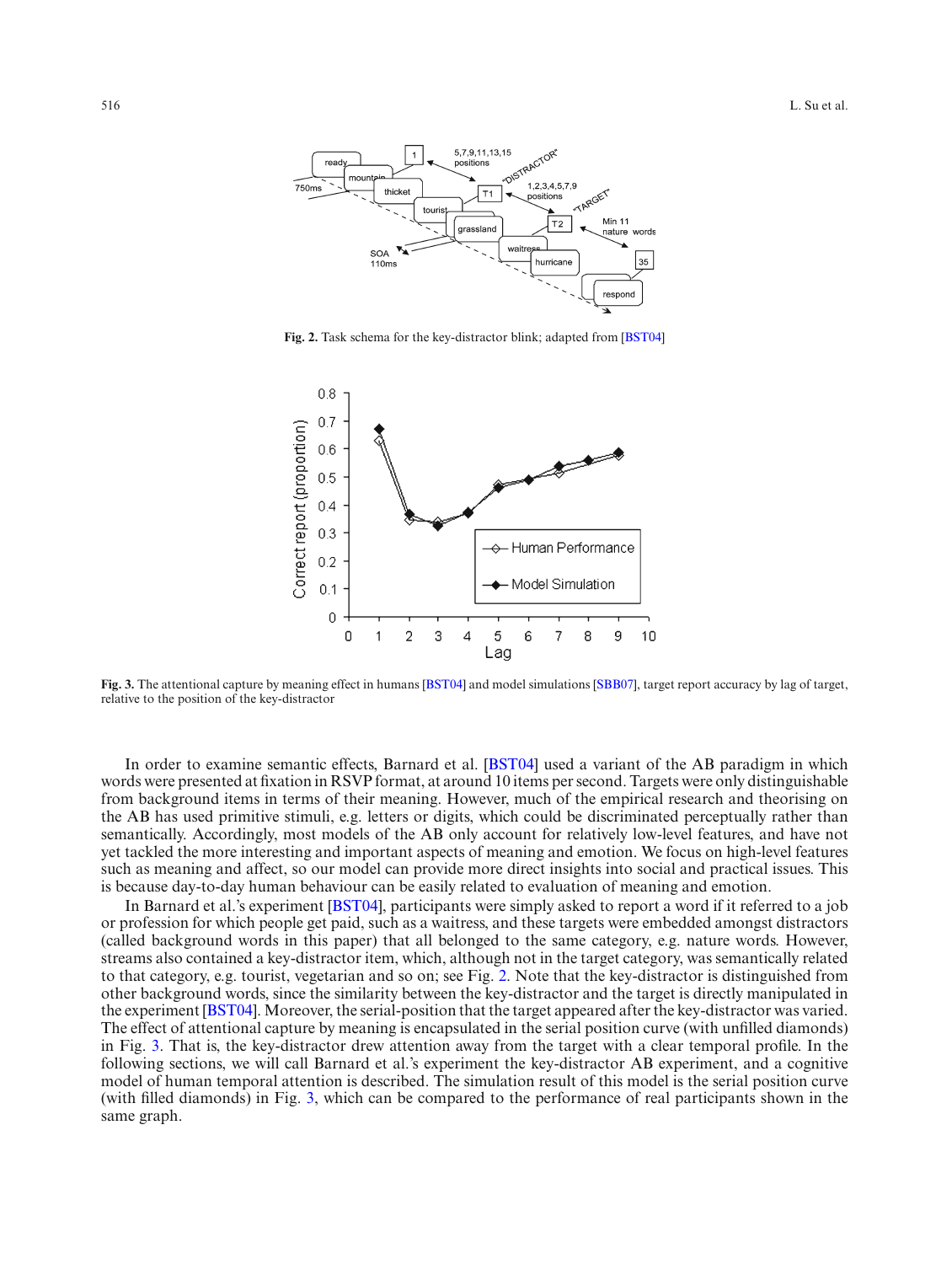

**Fig. 4.** Examples of raw P3s recorded from human participants (targets were presented at time 0, the *y*-axis units are millivolts (relative to a reference electrode), and the *x*-axis denotes time in milliseconds). Note that EEG is often plotted with the *y*-axis reversed, e.g. negative up and positive down, we have avoided this convention for reasons of presentational clarity

#### **2.2. Electroencephalogram and brain–computer interface**

The direct brain to computer interface [Vid73, LHB00, BPS03] has been one of the most useful applications to have arisen from electrophysiological neuroscience. By recording brain waves from human subjects with motor impairments, it has been possible to give the severely disabled a means of communication with the world [Cil93]. Using these techniques, a subject can passively view a matrix of characters and guide a computer interface that is recording and analysing EEG signals to the intended words he or she wishes to communicate. For some people, the electrical signal produced by their brain is the only means by which they can consciously communicate with the world. The Brain–Computer Interface (or BCI) field is now quite mature, using cutting edge technology to maximise the accuracy and speed of the information that can be read from the disabled subject's brain [MKH03].

Work in the BCI field has almost exclusively focused on human-to-computer information transfer. However, recording brain signals can serve to enhance the reliability of information flow in both directions, an application that is virtually unexplored. Wyble et al. [WCB06] have described a system that can use brainwaves to warn a computer that its user may have missed a critical piece of information. This warning will allow the computer to re-present missed information until it is perceived.

When one records EEG from the human scalp, the signal measured is deflected by ongoing cognitive operations. In the EEG literature, these deflections are referred to as components, which are observed in the Event Related Potential (or ERP) that emerges from averaging together a large number of trials, time locked to the onset of a salient stimulus.

ERP components can be manipulated experimentally; hence, they have been associated with particular cognitive processes. Whereas the early part of the waveform is associated with sensory processing of target stimuli, the later part is associated with high-level processing of a stimulus. A typical late component is the P3 (i.e. the third positive peak of the ERP, also referred to as the P300 due to its typical latency of 300 ms post-stimulus). Although some researchers have identified a frontally located P3a component, which is elicited by infrequent but task-irrelevant stimuli, we focus on the P3b, which appears maximally over parietal electrode sites. The P3b (called P3 from here on) is present for stimuli that are both infrequent and relevant to the task [SSH75]. As the P3 is only observed in the ERP for target stimuli that are detected by the subject [VLS98], it can be assumed to be an indication of an item being encoded into working memory [Don81].

Depending on the amount of noise in the signal, one normally has to average across a considerable number of trials to obtain a clean ERP waveform. However, the P3 component is often large enough to be detected even in the raw EEG. Of course, one cannot draw conclusions about P3 latency and shape from raw P3s; however, Wyble et al. [WCB06] have shown that the raw EEG is often clear enough to be detected on a trial-by-trial basis. Thus, the algorithm used in our approach focuses on these raw P3s.

Two examples of raw P3s recorded from human participants are shown in Fig. 4 (targets were presented at time 0). The diagram on the left hand side shows a clear P3, while the P3 in the diagram on the right-hand side is less obvious. The shape and time course of the P3s can be affected by many experimental factors, and (as is evident here) there are often substantial individual differences. Thus, some P3s are more readily recognisable than others.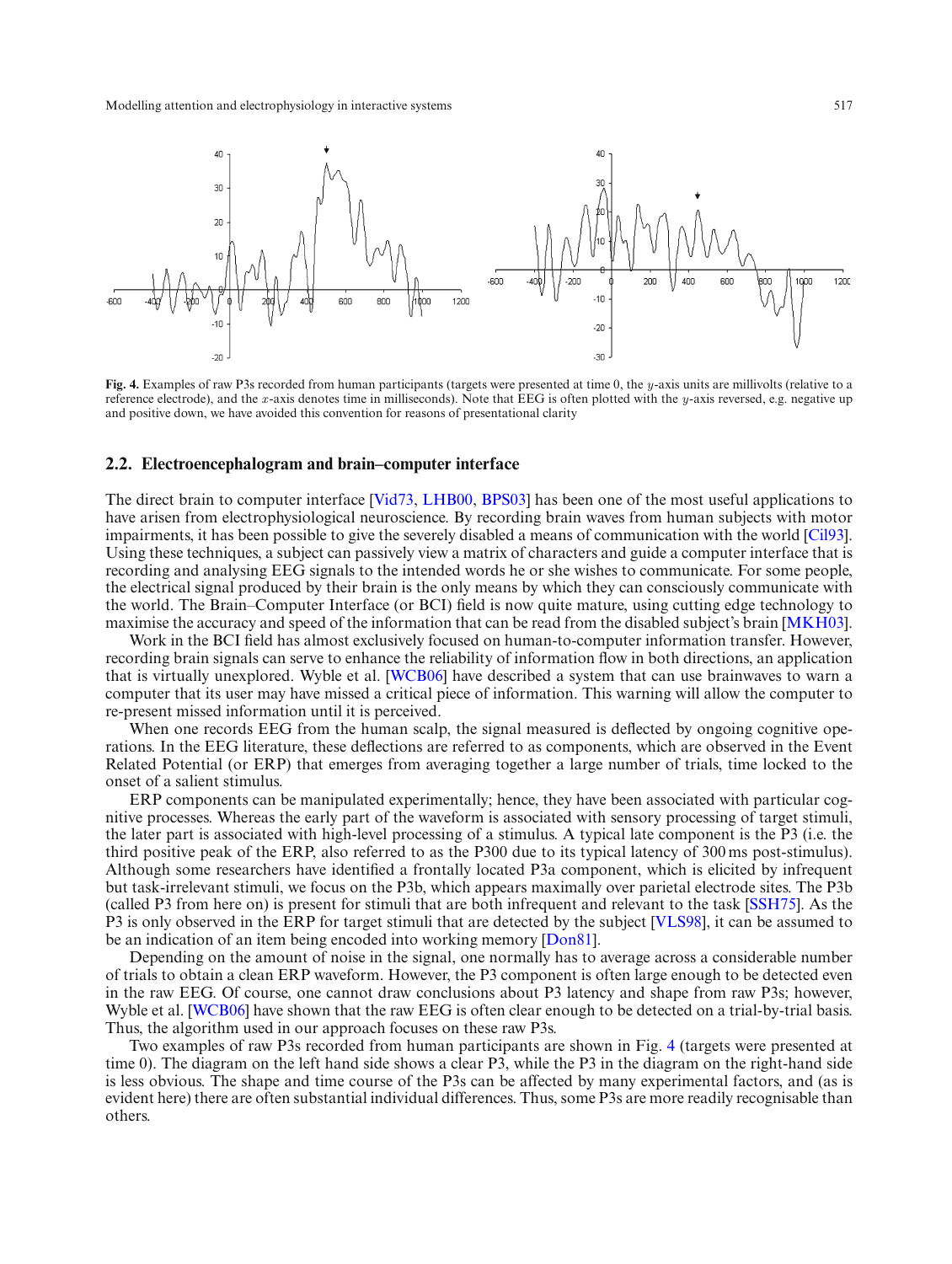#### **2.3. Interacting cognitive subsystems**

The general applicability of cognitive frameworks in the context of both cognitive neuroscience and human–computer interaction has been demonstrated by the success of a number of broad cognitive theories, such as SOAR [New90], ACT-R [And93] and EPIC [Mey97]. These are centralised production systems based models. One such cognitive theory is the *Interacting Cognitive Subsystems* (ICS) architecture [Bar99]. It is a highly parallel architecture, in which control of system wide interactions is distributed rather than centralised. This theory assumes that our mental architecture is composed of nine subsystems: (1) sensory subsystems: acoustic, visual, and body-state; (2) effector subsystems: articulatory and limb; (3) central subsystems: morphonolexical, object, propositional, and implicational.

Each subsystem has the same internal structure. Information arrives in a subsystem, is copied into its local memory, called an image record, and is transformed for use in other subsystems. The subsystems differ in their inputs and outputs, that is, they are each specialised for storing and processing a qualitatively different form of mental representation [Bar99]. ICS stresses that mental activity concurrently occurs in multiple domains (realised by their corresponding subsystems). Although each subsystem in ICS has a restricted functionality, much richer mental behaviour can arise out of the interaction among multiple subsystems. It will become clear later that our model can be fitted into the framework of ICS, but a complete description of ICS is outside the scope of this paper. It will also become clear shortly that in order to avoid over-specification in models such as ICS, it is important that modelling techniques supporting distributed control are used. This is exactly what is obtained through using a notation such as a process algebra.

Many broad cognitive frameworks are symbolic in nature, rather than connectionist, for a number of reasons [Bar03, Fod88]. First, symbolic systems are good at manipulating, explaining and reasoning about complex symbolic data structures. Second, the knowledge or rules are visible. Third, large systems can be composed from small structures. Finally, symbolic representations facilitate compositional and hierarchical representation of knowledge.

Broad theories, such as ICS, present a specific challenge for computational modelling in that they are presented using "box and arrow diagrams". Thus, the computational models must capture the interactions between mental subsystems and do it at an abstract level. Barnard and Bowman [Bar03] have argued that the mathematical models developed by computer scientists, such as process algebra [Bow06], offer the prospect to directly model "box and arrow diagrams". For example, in their process algebraic models, the "boxes" are modelled by processes and the "arrows" are modelled by communication channels. Issues in developing such broad models include the *irrelevant specification problem*[New90], which arises when a large number of assumptions are made during implementation. However, it is sometimes unclear what assumptions correspond to known cognitive behaviour. Fortunately, avoiding over-specification is at the heart of formal methods.

We argue that the requirements for modelling theories, such as ICS, are similar to the requirements for modelling distributed computer systems. This is because control is distributed in ICS: subsystems are independent components, which interact through exchange of data representations over communication channels and cognition emerges as the product of the interaction between a set of autonomous subsystems [Bar99]. As a reflection of this match, process algebra have already been applied to modelling ICS [Bow99, Bar03, SBB08]. The research presented here builds upon this earlier work.

#### **3. Cognitive model of human operators**

We have provided a concrete account of attentional capture by meaning and the temporal dynamics of that process [SBB07]. Key principles that underlie this account are sequential processing, 2-stages, and serial allocation of attention.We discuss these principles in turn. Note, in order to simplify the presentation, we focus on the modelling of attentional capture in this section. Detailed explanation of the modelling of EEG will be presented in Sect. 4.

#### **3.1. Sequential processing**

With any RSVP task, items arrive in sequence and need to be correspondingly processed. We require a basic method for representing this sequential arrival and processing of items. At one level, we can view our approach as implementing a pipeline. New items enter the front of the pipeline from the visual system; they are then fed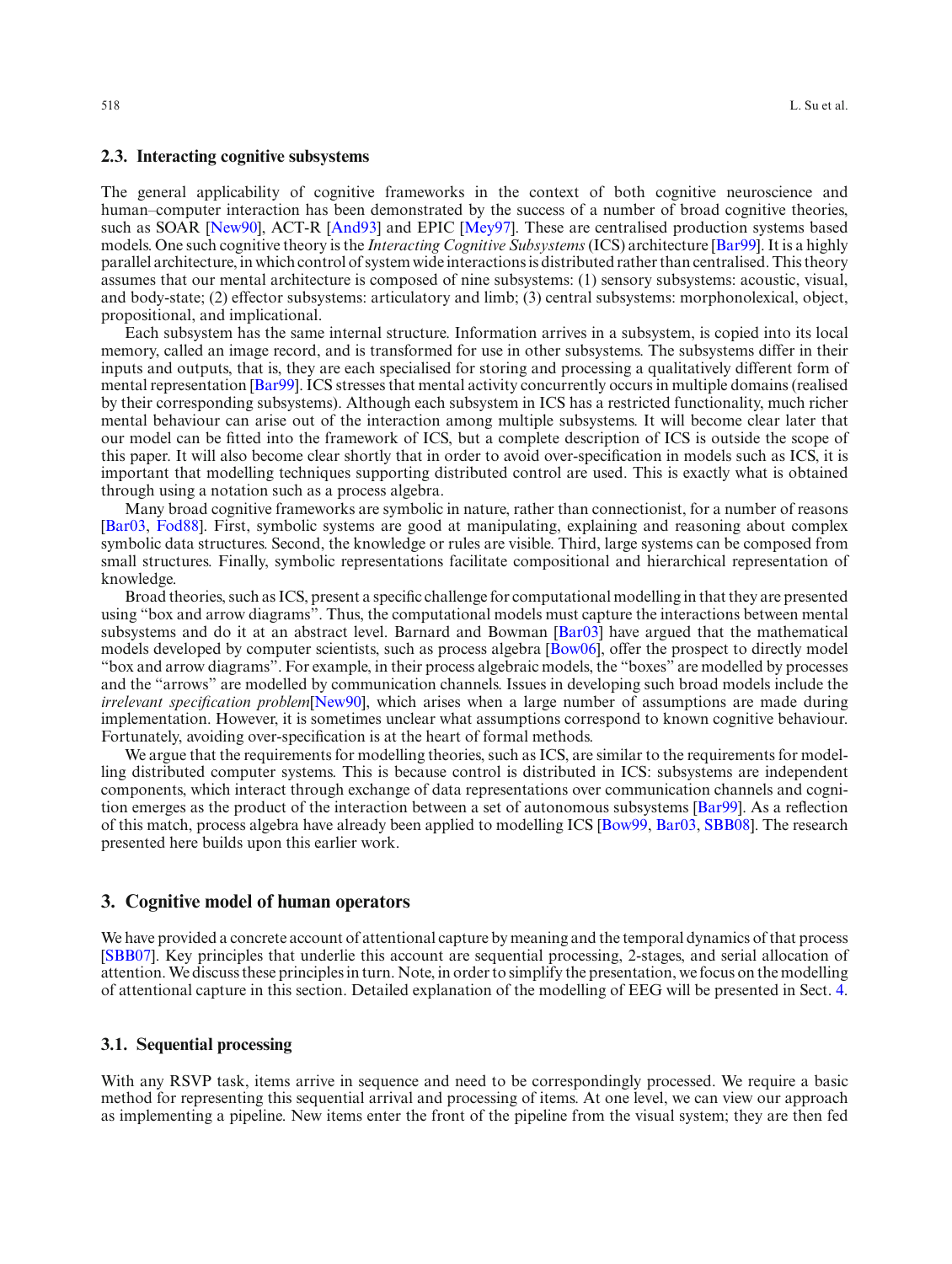

**Fig. 5.** Top-level structure of the two subsystems model with implicational subsystem attended. Channel labels match their corresponding action names in the specification. Note, the process CLOCK is omitted. It connects to every other process in the model in order to provide synchronised clock ticks. Moreover, only data flows are shown here. All control channels including those that set the parameters are also omitted to simplify the presentation

through until they reach the back of the pipeline, where they enter the response system.<sup>2</sup> The key data structure that implements this pipeline metaphor is a delay-line. This is a simple means for representing time constrained serial order. One can think of a delay-line as an abstraction for items passing (in turn) through a series of processing levels. In this sense, it could be viewed as a symbolic analogue of a sequence of layers in a neural network; a particularly strong analogue being with synfire chains [ABM93].

A delay-line is a very natural mechanism to use in order to capture the temporal properties of a blink experiment, which is inherently a time constrained order task. We shall use this terminology throughout, i.e. a single RSVP item will be modelled by a number of constituents in a (delay-line) representation. We assume six constituent representations comprise one RSVP item/word, which approximates the 110 ms presentation used in the AB experiments [BST04].

As shown in Fig. 5, on every cycle a new constituent representation enters the pipeline and all constituent representations currently in transit are pushed along one place. We shall refer to this as the delay-line update cycle, and assume that one cycle corresponds to 20 ms. This assumption is justified by the observation that underlying neural mechanisms can represent updates on a time scale of tens of milliseconds [Bon99, Rol01]. Thus, in each delay-line update cycle, all delay-lines increment by one slot every 20 ms. Note, the update rate of the model is every 4 ms. This fine grain of time course allows us to be more discriminating with regard to the temporal properties of the AB. However, a higher refresh rate would have implementation costs, in terms of how long simulations would take to run. This assumption of 4 ms is not constrained by neurobiology, but by implementation requirements, i.e. on the one hand, it has to be faster than the update rate of constituent representations, on the other hand, it is also justified by the fact that the sampling rate of EEG for the human participants was 250 Hz. (How the EEG data is modelled will be explained in the relevant section.)

#### **3.2. 2-Stages**

Like [Chu95], we have argued elsewhere for a 2-stage model [BST04, Bar03], but this time recast to focus exclusively on semantic analysis and executive processing. In particular, [Bar03] modelled the key-distractor blink task using a 2-stage model. In the context of modelling distributed control, we implemented the 2-stage model as a dialogue between two levels of meaning, see Fig. 5. In the first stage, a generic level of semantic representation is monitored and initially used to determine if an incoming item is salient in the context of the specified task. If it is found to be so, then, in the second stage, the specific referential meaning of the word is subjected to detailed semantic scrutiny. In this stage a word's meaning is actively evaluated in relation to the required referential properties of the target category. If this reveals a match, then the target is encoded for later report. The first of these stages is somewhat akin to first taking a "glance" at generic meaning, with the second akin to taking a closer "look" at the relationship

<sup>&</sup>lt;sup>2</sup> Note, visual system and response system do not directly map to ICS subsystems. They are abstract representations of a number of subsystems necessary to perceive stimuli and to make responses.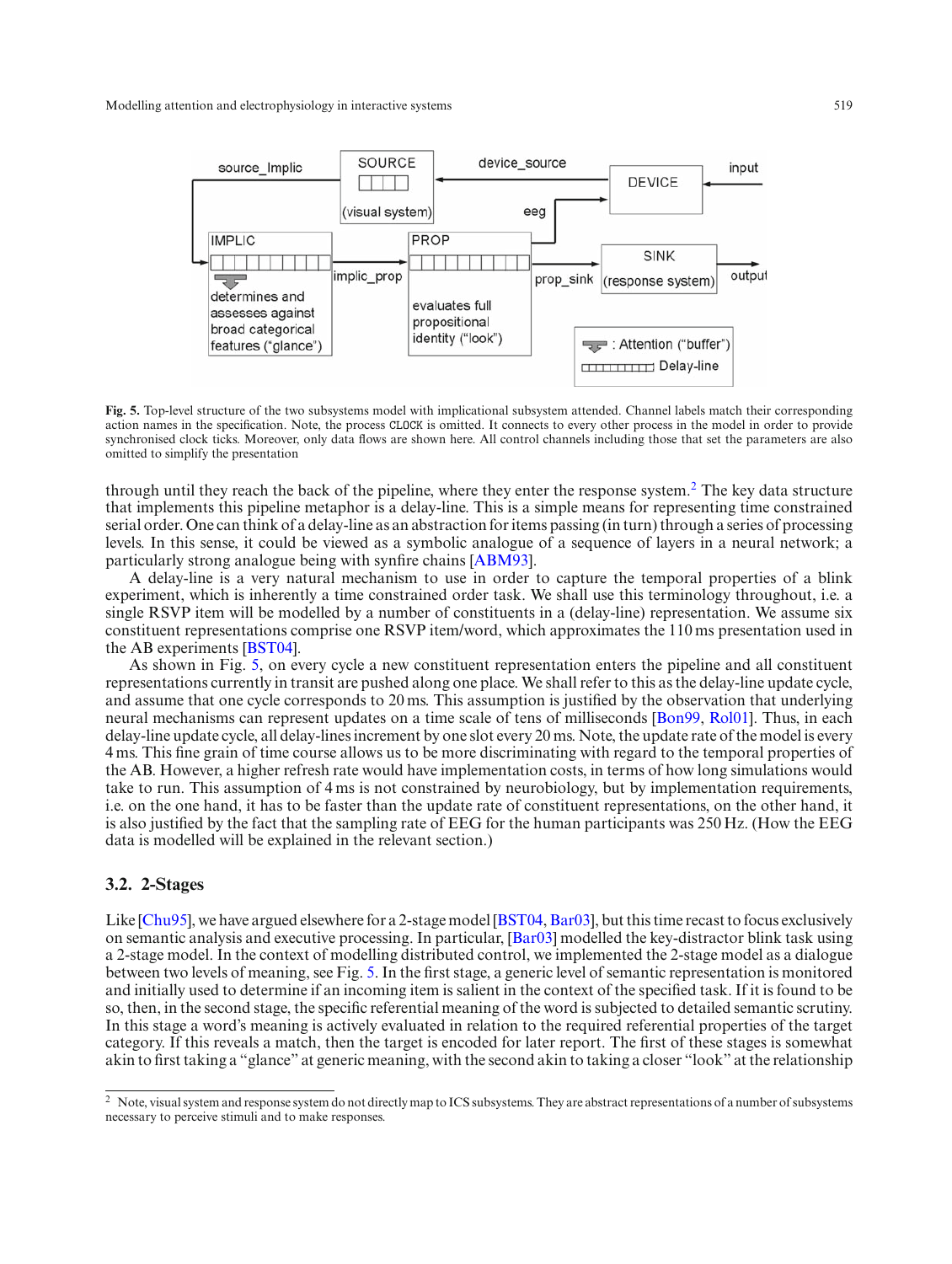between the meaning of the incoming item and the target category. These two stages are implemented in two distinct semantic subsystems proposed within a multi-level model for cognition and emotion: the implicational subsystem (which supports the first stage) and the propositional subsystem (which supports the second) [Bar99].

These two subsystems process qualitatively distinct types of meaning. One, implicational meaning, is holistic, abstract and schematic, and is where affect is represented and experienced [Bar99]. The other is classically "rational", being based upon propositional representation and captures referentially specific semantic properties and relationships. The exchanges between two levels of meaning reflect distributed executive functions rather than central executive control or an homunculus. In the context of the task being considered here, these subsystems can be distinguished as follows:

- Implicational Subsystem (or Implic). This performs the broad "categorical" analysis of items, which might be related to Chun and Potter's first stage of processing, by detecting the presence of targets according to their broad categorical features. In the context of this paper, we will call the representations built at this subsystem implicational and we will talk in terms of implicationally salient items, i.e. those that "pass the implicational subsystem test". The implicational subsystem implements the idea introduced earlier of a "glance".
- Propositional Subsystem (or Prop). This builds upon the implicational representation generated from the glance in order to construct a full (propositional) identification of the item under consideration, which is sufficient to test whether the meaning of the incoming item meets the task specification and should therefore be reported. We will describe items that "pass the propositional test" as propositionally salient. That is, this more detailed level of semantics is required to test the specific referential meaning of an incoming item against the specification of the target category.

Semantic errors make clear that sometimes we only have referentially non-specific semantic *gist* information available, e.g. the Noah illusion illustrates implicational meaning [Eri81]. When comprehending sentences, participants often miss a semantic inconsistency if it does not dramatically conflict with the gist of the sentence, e.g. in a Noah specific sentence, such as "How many animals of each kind did Moses take on the Ark?" most people respond "two" even though they know, when pressed, that it was Noah, not Moses, who took the animals on the Ark. Substitution of Moses for Noah often fails to be noticed, while substitution with Nixon, or even Adam, is noticed. This is presumably because both Moses and Noah fit the generic (implicational) schema "aged male biblical figure" [BST04], but Nixon and Adam do not.

As outlined earlier, the implicational and propositional subsystems perform their corresponding salience assessments as items pass through them in the pipeline. We will talk in terms of the overall delay-line and subsystem delay-lines. The former of which describes the complete end-to-end pipeline, from the visual to the response subsystems, while the latter is used to describe the portion of the overall pipeline passing through a component subsystem, e.g. the propositional delay-line.

#### **3.3. Serial allocation of attention**

Our third principle is a mechanism of attentional engagement. It is only when attention is engaged at a subsystem that it can assess the salience of items passing through it. Furthermore, attention can only be engaged at one subsystem at a time. Consequently, semantic processes cannot glance at an incoming item, while looking at and scrutinising another. It is worth noting that this is a key aspect of distributed control, i.e. limitations arise because the system can effectively look at only one source at a time. This constraint will play an important role in generating a blink in our models. When attention is engaged at a subsystem, we say that it is buffered [Bar99]. (In the context of this paper, the term buffer refers to a moving focus of attention.) In this respect, salience assignment can only be performed if the subsystem is buffered and only one subsystem can be buffered at a time, as shown in Fig. 5. The buffer mechanism ensures that the central attentional resources are allocated serially, while items pass concurrently, i.e. all items throughout the overall delay-line are moved on one place on each time step.

Each subsystem assigns salience on the basis of the constituent representations entering it. Salience assignment is performed at the delay-line of the subsystem when it is buffered. As explained previously, an RSVP item (i.e. a word) is composed of several constituent representations, six in the current simulation. Accordingly, the semantic meaning of a word builds up gradually through time. A subsystem accesses the meaning of a word by looking across several of its constituent representations. We assume the meaning of a word emerges from the first few representations. It is important, though, to point out that we are not talking about letter by letter reading here, but the whole word forming an image that builds up gradually through time.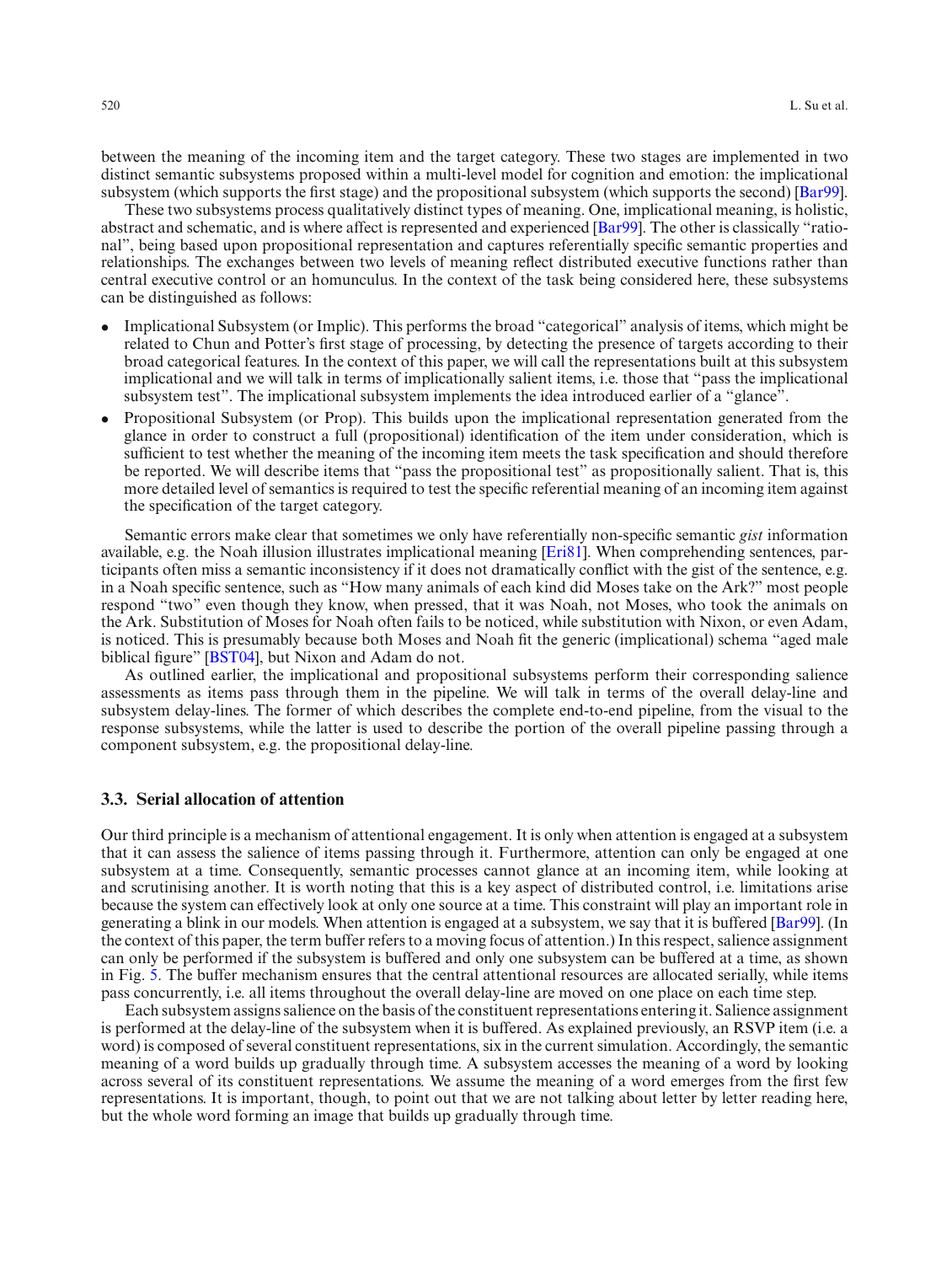Modelling attention and electrophysiology in interactive systems 521

In relation to the time course associated with the extraction of meaning, we assume that three constituent time slots amounting to a 60 ms presentation are required for the extraction of useful meaning. Such an estimate is consistent with early research showing that the number of items reportable from a visual array rises rapidly with exposures up to 50 ms, and plateaus thereafter [Mac63]. A 60 ms integration time also equates closely with a finding recently reported by Grill-Spector and Kanwisher [Gri05]. They show not only that detection increases with exposure durations up to 68 ms but also that at exactly the same time point as the simple detection of an object approximates maximum performance, the ability to report its category also approximates its maximal level. This indicates that accurate generic semantic information can indeed be available on the same time scale as simple detection.

As we have previously mentioned, the model presented here can be placed within the context of ICS, i.e. distributed control is inherent in ICS, and both the delay-line and buffering concepts that we use have their roots in ICS. However, most significantly, the implicational–propositional distinction reflects ICS' dual-subsystem central engine [Tea93].

#### **3.4. LOTOS specification**

The top-level model shown in Fig. 5 is an example of a "box and arrow diagram" as previously discussed. Thus, it is informal and not executable. In order to further explain the AB phenomenon and constraints on the interaction of these subsystems, such informal theories have been realised as computational models. The particular specification language used here and by [Bar03] is called LOTOS [Bol88]. The top-level specification is as follows:

```
specification SRRI[para1,para2,para3,para4,input,output]:noexit
```

```
library keydisab endlib (* Data structures defined using ACT ONE, and stored
                          in a separate file. *)
```
behaviour

```
hide device_source,source_implic,implic_prop,prop_sink,implic_prop_ctrl,
prop_implic_ctrl,eeg,tick in
(* Internal actions to the system. *)
( (* See main text for an explaination for the following specification. *)
(DEVICE[input,device_source,eeg,para4,tick]
  |[device_source,eeg,tick]|
((IMPLIC[source_implic,implic_prop,implic_prop_ctrl,prop_implic_ctrl,para1,tick]
    |[implic_prop,implic_prop_ctrl,prop_implic_ctrl,tick]|
PROP[implic_prop,implic_prop_ctrl,prop_implic_ctrl,prop_sink,eeg,para2,para3,tick])
    |[source_implic,prop_sink,tick]|
(SOURCE[device_source,source_implic,tick]
    |[tick]|
SINK[prop_sink,output,tick])))
    |[tick]|
CLOCK[tick]
\lambda
```
where

library DEVICE,SOURCE,IMPLIC,PROP,SINK,CLOCK endlib

(\* Specifications of subsystems are stored in separate files, and are omitted here \*)

endspec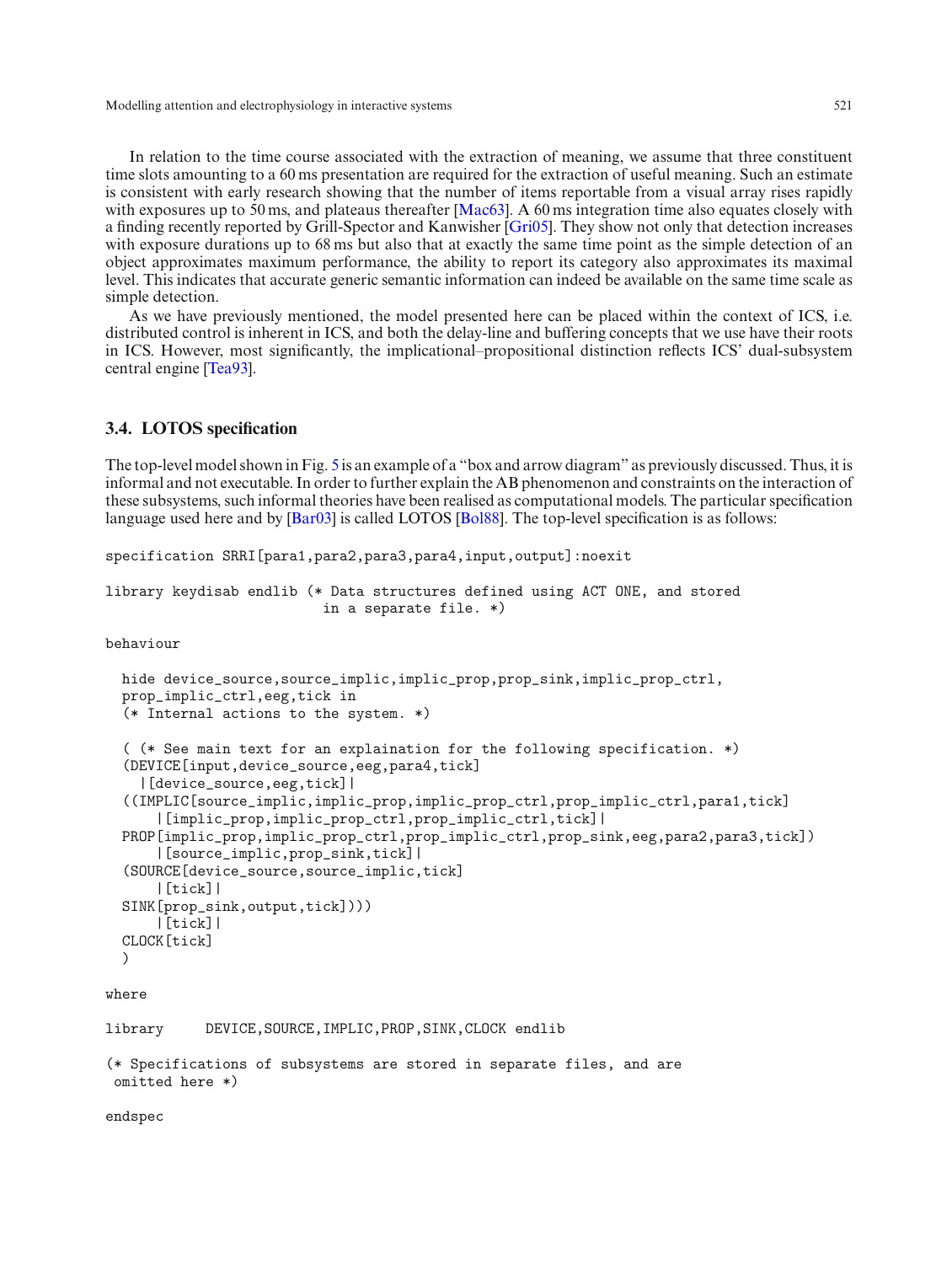In the above specification, comments are marked between a pair of  $(*$  and  $*)$ , names in uppercase are processes, e.g. IMPLIC, names in lowercase are communication channels, e.g. implic prop. IMPLIC, PROP, SOURCE, and SINK represent implicational subsystem, propositional subsystem, visual system, and response system respectively. Each process has a set of communication channels attached to it, for example, IMPLIC has six channels.  $A | [a_1, a_2, \ldots, a_n] | B$  denotes a parallel composition of process A and B, which synchronise on channels  $a_1, a_2, \ldots, a_n$ . Unlike mental subsystems, DEVICE denotes the computer systems used in the interface, such as a mini-controller. (Note, some channels, such as eeg, in this specification are only used in the reactive approach, in order to model EEG signals. So, they will be explained in the relevant sections.)

Input channels, such as para1, para2, para3 and para4, set the simulation up with appropriate parameters, many of which were determined from our previous modelling of the AB task [SBB07]. That is, channel para1 sets the delay of buffer movement from Implic to Prop, and channel para2 sets the delay of buffer movement from Prop to Implic. Channels para3 and para4 set the scale factor of the P3 and the criterion for the P3 detection respectively (which will be explained in the relevant section). Their values are generated externally using C programs. Input channel input connects stimuli from the simulation environment to the model. In each run of the simulation, stimuli are randomly generated and fed into the model via input. A run stops by creating a *deadlock* in DEVICE when all items have been presented. The output channel output initiates a subsequent response.<sup>3</sup> All subsystems are synchronised by a global clock CLOCK, which ticks every 4 ms of simulated time.

It can be seen that the LOTOS specification mirrors the overall structure and interaction in our "box and arrow diagram" shown in Fig. 5. The internal structure of each process was also modelled as reusable library files. Note, the following specifications are simplified, but a complete specification can be obtained from the corresponding author on request.

```
process SOURCE[device_source,source_implic,tick,debug] : noexit :=
```

```
(* Initialise the delay line with 4 empty constituent representations. *)
let vis_dl : Dline = (* Specification omitted *) in
Vis[device_source,source_implic,tick,debug](vis_dl)
```
where

```
process Vis[device_source,source_implic,tick,debug](dl:Dline) :noexit :=
  tick?y:Nat!false;
  (* Synchronise with the global clock at the start of each cycle. *)
  ((
  (device_source?ia:Rep; (* Recieve visual stimuli from device and
                            store it in ia (input array). *)
  exit(ia))
      |||
  (source_implic!Get(dl); (* Get() returns the last item in the delay line. *)
  exit(any Rep))
  )
  (* The above processes are performed in parallel, and when both finish,
  the sequential operator >> ensures that stimuli in the input array are
  passed to the next step. *)
  >> accept ia:Rep in
  (
  [(y \mod 20) \text{ eq } 0] ->
   (* Update delay line with the new stimuli when time is a multiple of 20. *)
  (let dl:Dline = Put(ia,Push(dl)) in
```
<sup>&</sup>lt;sup>3</sup> In reality, the interface has no access to this output signal. Indeed, the output is used by the simulation environment to generate a report. Channels input and output are connected to the simulation environment implemented in C code.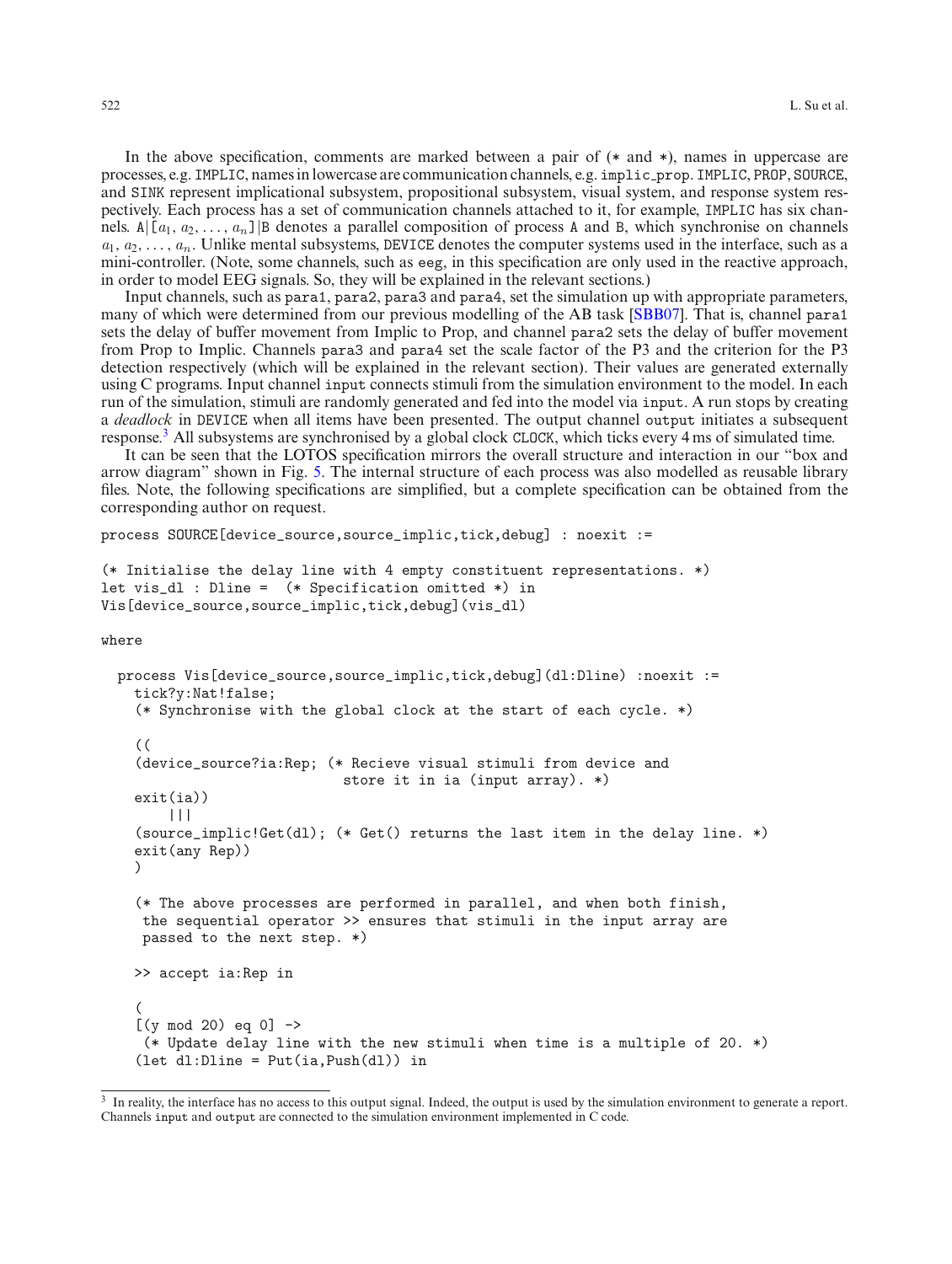Modelling attention and electrophysiology in interactive systems 523

```
Vis[device_source,source_implic,tick,debug](dl))
    [[(y \mod 20) \neq 0] ->
   (* Otherwise, do noting. *)
  (Vis[device_source,source_implic,tick,debug](dl))
  ))
endproc
```
endproc

The above specification defines the visual system. The main component in this system is a delay line that holds four constituent representations. This delay line captures the amount of time (i.e. 80 ms) for an item to travel from the retina to Implic. (This parameter is justified in the next section.) This process contains another process Vis, which evokes itself recursively. On each cycle, it monitors its input channel device source for constituent representations (with type Rep). Simultaneously, the last constituent representation in the delay line is sent to Implic via source implic. After the sequential composition >>, the delay line is updated using the most recently received constituent representation. Note, each cycle takes 4 ms, so all channels update every 4 ms. However, the delay line updates at a slower rate of every 20 ms as previously discussed. This is implemented as a conditional choice, which has the following form:

```
[condition1] -> process1
 []
[condition2] -> process2
```
It is also noteworthy that all mental subsystems have the same overall structure. That is, a process is running recursively within each subsystem. The process is divided into two parts. The first part performs communication between mental subsystems or between the user and the device. The second part updates the internal state of each mental subsystem based on their input data. These two parts may update at different rates. Finally, all subsystems are synchronised by the global clock.

process IMPLIC[in1,source\_implic,imp\_prop,imp\_prop\_ctrl,prop\_imp\_ctrl,tick] : noexit :=

```
(* initialise the parameter and the delay line with 10 empty constituent
  representations. *)
let imp_dl : Dline = (* Specification omitted *) in
in1?imp_buf_mov:Nat; (* Recieve parameter from external program. *)
Imp[in1,source_implic,imp_prop,imp_prop_ctrl,prop_imp_ctrl,tick](imp_dl,imp_buf_mov)
where
process Imp[in1,source_implic,imp_prop,imp_prop_ctrl,prop_imp_ctrl,tick]
        (dl:Dline,imp_buf_mov:Nat) : noexit :=
  tick?y:Nat!finish;
     (
      (source_implic?ia:Rep; (* Stimuli from visual system. *)
       exit (* values omitted *))
      |||
      (* Input the control signal from Prop. This signal and stimuli
        determine buffer movement. *)
      (prop_imp_ctrl?c:Bool;
       exit (* Values omitted *))
      ||([buffer = true] ->
          (
          (* When Implic is buffered, it assigns salience to all its constituent
             representations according to a predefined threshold.
```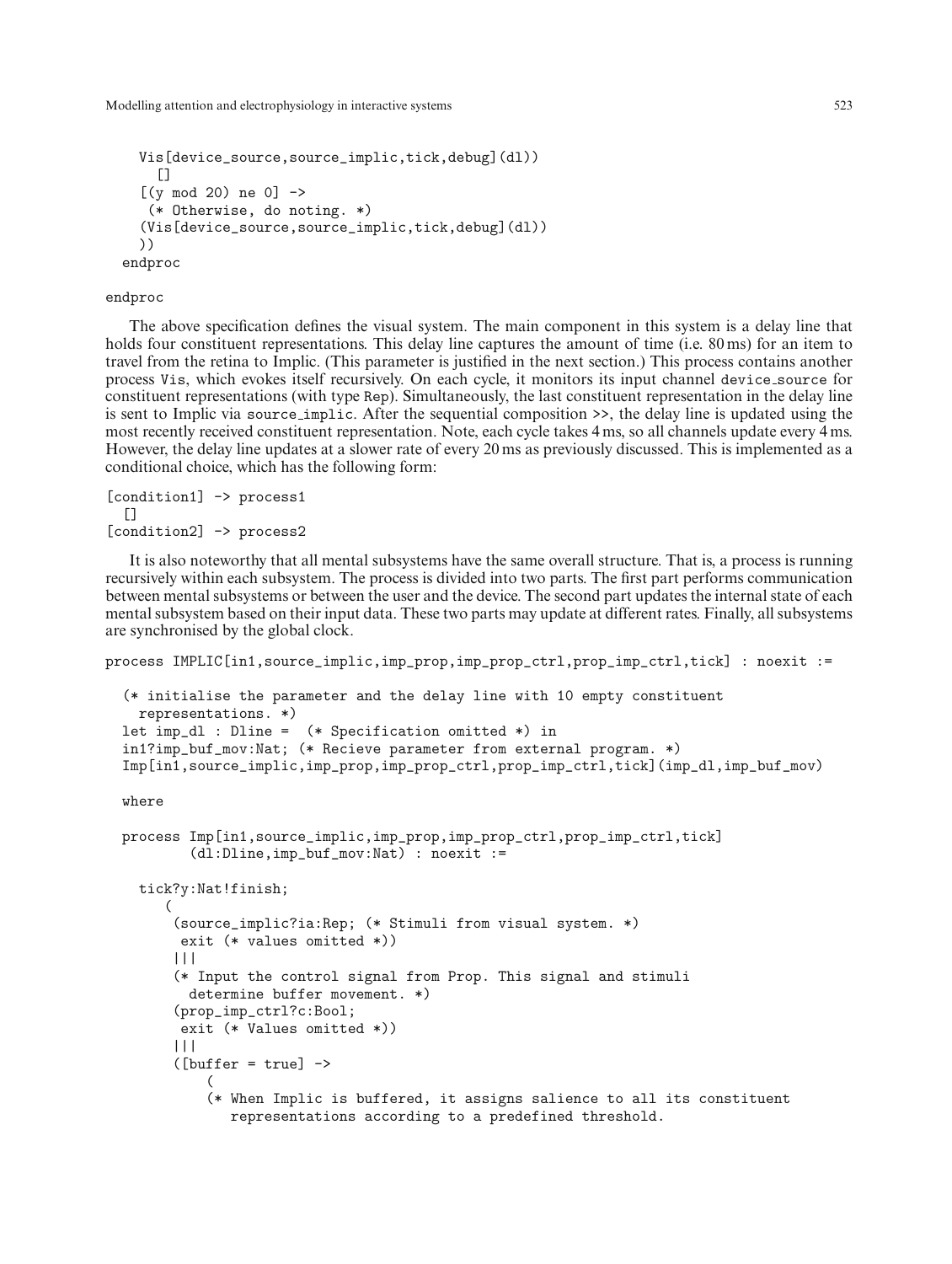```
The last item in the delay line is passed to Prop.
           Specification omitted.*)
          imp_prop!Get(dl);
          exit (* Values omitted *)
        \lambda[[buster = false] ->
        (
        (* When Implic is in direct mode, i.e. not buffered, it simply
           copies the item to Prop without evaluating salience. *)
          imp_prop!Get(dl);
          exit (* values omitted *)
        \lambda)
    |||
    (* Sends the control signal to Prop. *)
    (imp_prop_ctrl!change;
    exit (* Values omitted *))
    >> accept (* Values omitted *) in
    (* It gives up the buffer after a delay when a salient item has been detected.
       This is coordinated with Prop by exchanging a set of control signals.
       The buffer movement delay is also updated via channel in1 once the buffer
       switches. Specification omitted. *)
    (
    [(y \mod 20) \text{ eq } 0] ->
    (
      let dl: Dline = Put(ia, Push(d1)) in
      Imp[in1,source_implic,imp_prop,imp_prop_ctrl,prop_imp_ctrl,
          tick](dl,imp_buf_mov)
    )
       \lceil[(y \mod 20) \text{ ne } 0] ->
      (Imp[in1,source_implic,imp_prop,imp_prop_ctrl,prop_imp_ctrl,
           tick](dl,imp_buf_mov))
    )
   )
endproc
```
#### endproc

The above specification defines Implic. Its basic structure is similar to the visual system except that it has more communication channels. The main function of this subsystem is salience assessment and, the resulting, switching of the buffer. However, their implementation is omitted in this paper. Prop has the same overall configuration, so its specification is also omitted in this paper. The following specification defines a global clock which ticks every 4 ms, and the variable y stores the current time in milliseconds. The specifications of the response system and mini-controller are not shown in this paper due to space considerations.

```
process CLOCK [tick] (y:Nat) : noexit :=
  tick!y?finish:Bool; (* Broadcast time. *)
  (
  let z:Nat = 4 in (* Time passes by 4ms every cycle. *)
  CLOCK[tick](y+z)
  \lambdaendproc
```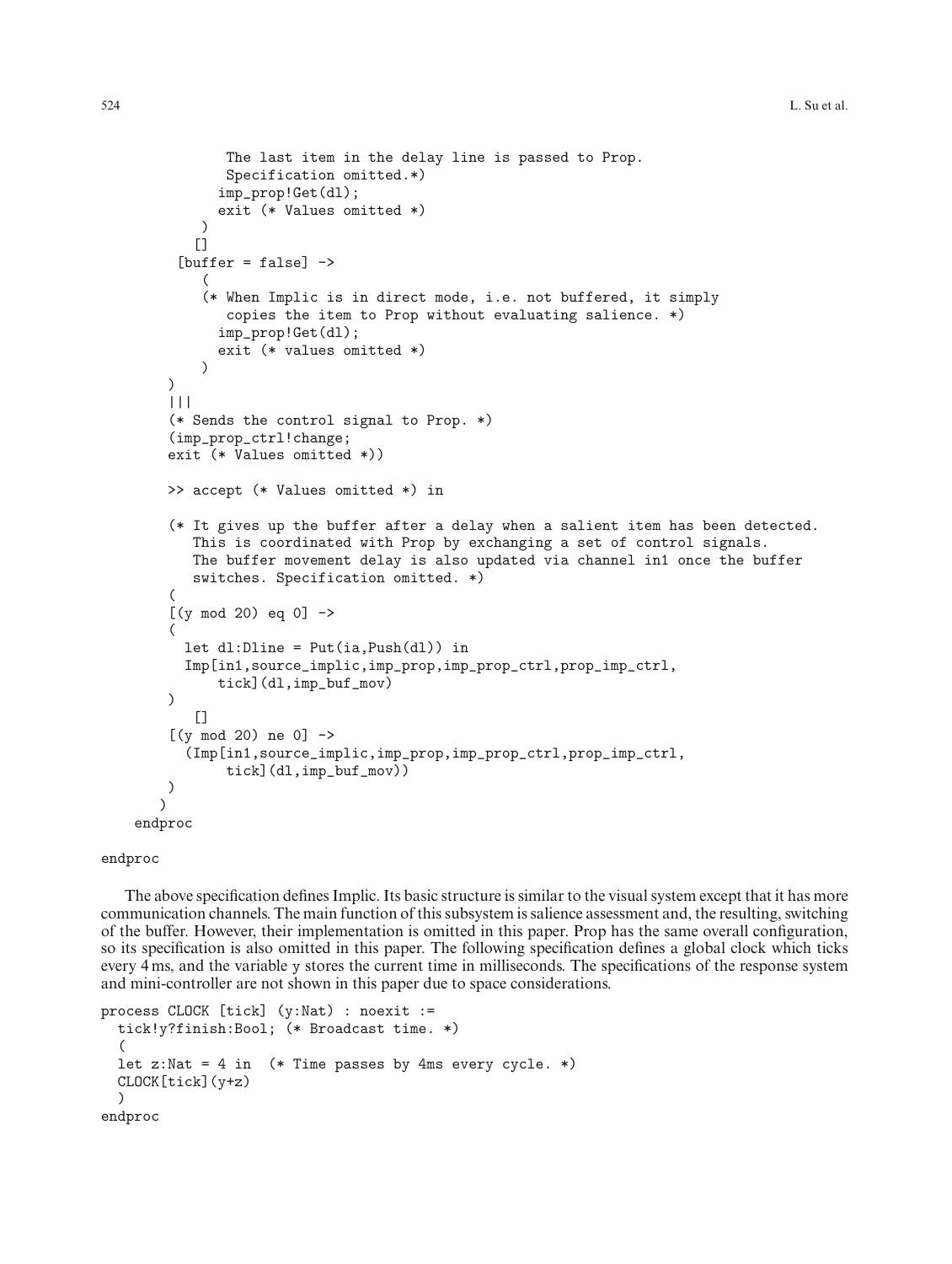The LOTOS model was simulated using the CADP toolbox [GLM02]. The specifications of the behaviour and the data types (written in ACT ONE [EFH83]) were transformed to C code using the EXEC/CAESAR environment [GVZ01]. Psychological simulations often obtain good results from the average of thousands of runs. So, C code generated using EXEC/CAESAR can be performed efficiently. This also allows probabilistic behaviour to be modelled in C and fed into the model via externally visible channels, such as para1, para2, para3 and para4 (that are defined in the top-level specification).

#### **4. Modelling the attentional blink and electrophysiology**

#### **4.1. How the model blinks**

The general idea that attention deployment is governed by an initial glance at generic meaning and then is optionally pursued by more detailed scrutiny of referentially specific propositional meaning is captured here by two stages of buffering with distributed control. The subsystem that is buffered decides when the buffer moves and where it moves to. In the majority of real life situations, stimuli do not arrive as rapidly as in AB experiments, so Implic and Prop will normally interpret the representation of the same item or event for an extended period. However, in laboratory situations, such as RSVP, items may fail to be implicationally processed as the buffer moves between subsystems. The buffer movement dynamic provides the underlying mechanism for the blink, i.e.

- When in response to the key-distractor being found to be implicationally salient, the buffer moves from Implic to Prop, salience assessment cannot be performed on a set of words (i.e. a portion of the RSVP stream) entering Implic following the key-distractor. Hence, when these implicationally uninterpreted words are passed to Prop, propositional meaning, which builds upon coherent detection of implicational meaning, cannot be accessed. If a target word falls within this window, it will not be detected as implicationally salient and thus will not be reported.
- There is normally lag-1 sparing in key-distractor AB experiments, i.e. a target word immediately following the key-distractor is likely to be reported. This arises in our model because buffer movement takes time (i.e. after processing three constituent representations (60 ms), the buffer takes 180–220 ms to move from Implic to Prop, $4$  as shown in Fig. 6). Hence, the word immediately following the key-distractor may be implicationally interpreted before the buffer moves to Prop.
- When faced with an implicationally uninterpreted item, Prop is no longer able to assign salience and the buffer has to return to Implic to assess the implicational meaning. (There is also a delay of buffer movement from Prop to Implic in the range between 20 and 740 ms after detecting three uninterpreted items at Prop, as shown in Fig. 6.) Then, Implic assigns salience to its constituent representations again. After this, targets entering the system will be detected as both implicationally and propositionally salient and thus will be reported. Hence, the blink recovers.

The distribution from which the buffer movement delay was sampled sets the shape of the blink onset and recovery. The results of the simulation were compared to human performance in order to verify our theories of temporal attention [SBB07]; see Fig. 3.

#### **4.2. Modelling the electroencephalogram**

In the context of cognitive neuroscience, computational modelling is a critical method for the validation of theories. To a large extent, models have been used to reproduce observable human behaviour, e.g. reaction times. (In fact, our model was initially designed to accurately reproduce the behaviour data obtained from the AB experiment [SBB07].) However, the ability to reproduce electrophysiological recordings has been overlooked by the cognitive modelling community. In addition to modelling behavioural data, our model also simulates eletrophysiological data and compares it with human data. This could further verify the cognitive theory encapsulated in the model.

<sup>&</sup>lt;sup>4</sup> Note, the model is set-up such that each subsystem has a fixed basic salience assessment delay, which effectively sets a minimal speed of assessment. Variance in salience assessment is added on top of this basic delay through variance in the corresponding buffer movement delay. Hence, the overall delay of a subsystem is the sum of basic salience assessment delay and buffer movement delay.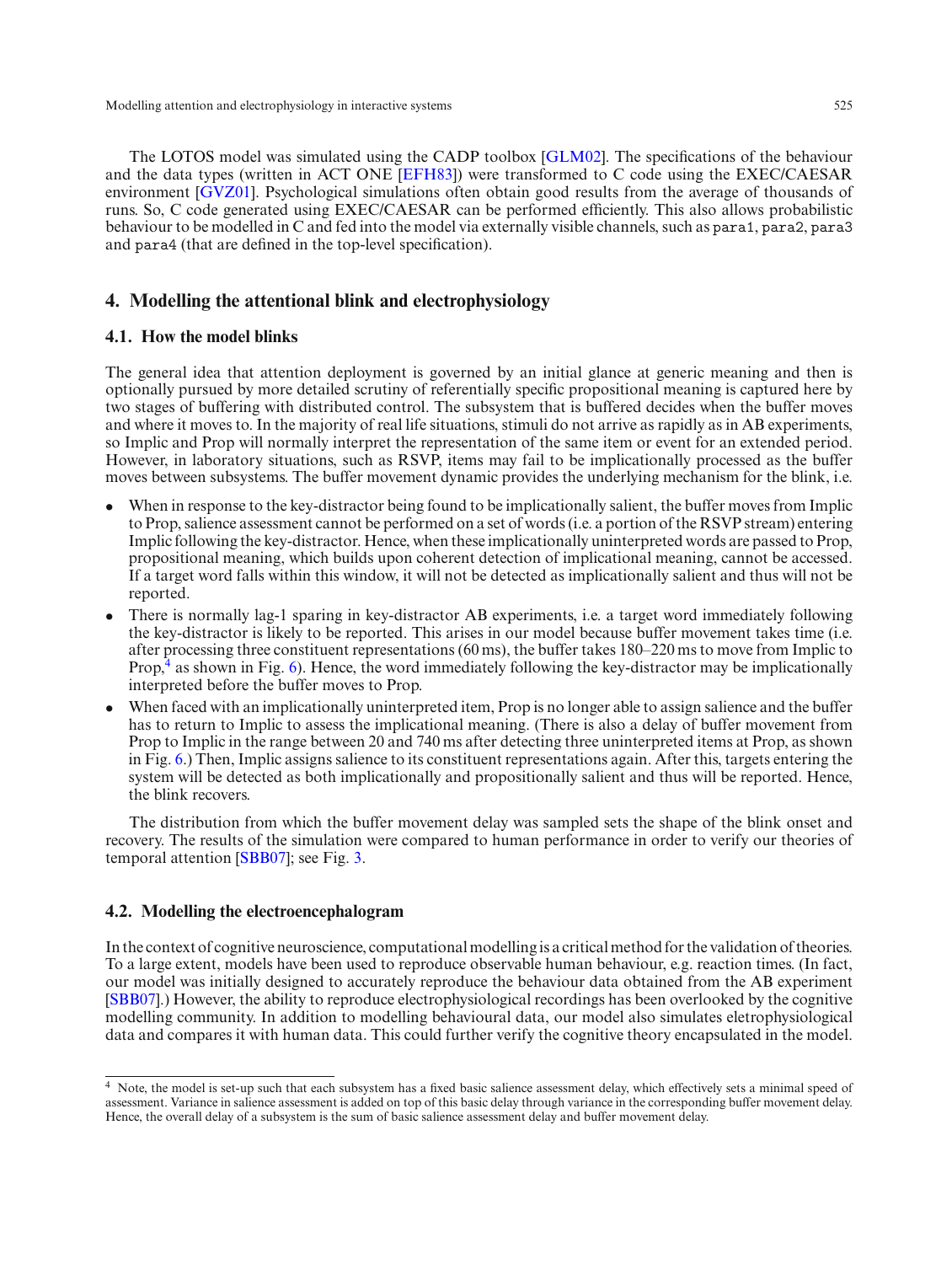

**Fig. 6.** Time course of the model. This figure compares the time course between a typical human EEG (*top*) with the model (*bottom*). For the model, the passage through the model of a single item is depicted; *zero* indicates stimulus onset. The *solid filled boxes* represent periods that are determined, i.e. fixed in each run of the simulation. (In the current model, they are also constant across runs.) The *gradient filled boxes* represent periods that are stochastic, i.e. randomly generated for every single simulation run. The *gradient areas* approximately illustrate the distributions of their corresponding parameters

Moreover, models can be modified or given different inputs in order to predict the results of the underlying neural physiological activities and the corresponding electrophysiological recordings.

In the context of human–computer interaction and particularly where brain–computer interfaces are under consideration, simulating electrophysiological data is potentially useful in order to investigate designs of the system. Ultimately, such techniques may provide another application of the model. That is, it allows rapidly testing parameters of BCIs using computational models rather than running expensive and time consuming human experiments.

In the context of this paper, we are interested in generating *virtual* EEG signals (the counterpart of the human EEG) from the model. (The term virtual EEG or ERP was firstly introduced by Craston et al. [CWC08].) The model simulates EEG responses, and computes the size of the P3 component using the same method as described in [WCB06]. That is, the P3 size is calculated by the total area under the curve for a time window from 300 to 700 ms after the onset of the target. (P3 size was also normalised to a baseline level, which will be explained in the relevant section.) Then, the interface can use the P3 size to predict if the user has seen a target. If the P3 is big enough when compared to a predefined criterion, the interface displays the next item, otherwise, it repeats the previous one. We intend to simulate the same mechanism using our cognitive model of the human operator and evaluate the performance of the interface.

In our model, the EEG signal is generated from Prop and used by a mini-controller, i.e. DEVICE, which sits outside the brain, see Fig. 5. There are three basic principles related to the generation of the EEG signal: P3 time course, P3 amplitude, and EEG noise. We discuss each in turn.

- **Time Course**. In general, the P3 starts when Prop is buffered, since working at Prop can be equated with referential short-term memory<sup>5</sup> updating. In the model, the buffer moves to Prop when a salient item is detected at Implic. As we have discussed in the previous section, the buffer moves to Prop at around 260 ms after a salient item has arrived at Implic (the time to extract implicational meaning plus the time to relocate attention), as shown in Fig. 6. There is also neurophysiological evidence that signals related to visual processing take around 80 ms to travel from the retina to occipital areas in the brain [SWH98], as shown in Fig. 6. (As previously explained, this delay is modelled in the visual system in the model.) Thus, in our model, the P3 starts at around 340 ms, as shown in Fig. 6, which matches the human P3 very well. The P3 duration is set by the amount of time that the buffer stays at Prop, i.e. around 380 ms, as shown in Fig. 6, which also matches the duration of the P3 observed in humans. See Figs. 4 and 6 for a comparison.
- **P3 Amplitude**. At any point of time, the amplitude of the P3 is set by the number of constituent representations within the propositional delay-line that are both implicationally and propositionally salient. Basically, the more salient representations being processed by Prop, the stronger the P3. The maximum amplitude of the noise free P3 is directly determined by the speed of buffer movement, i.e. the faster the buffer moves to Prop, the more salient constituent representations can be processed at Prop, consequently the bigger the P3. Once

<sup>&</sup>lt;sup>5</sup> In many situations, the two concepts: short-term memory and working memory are interchangeable.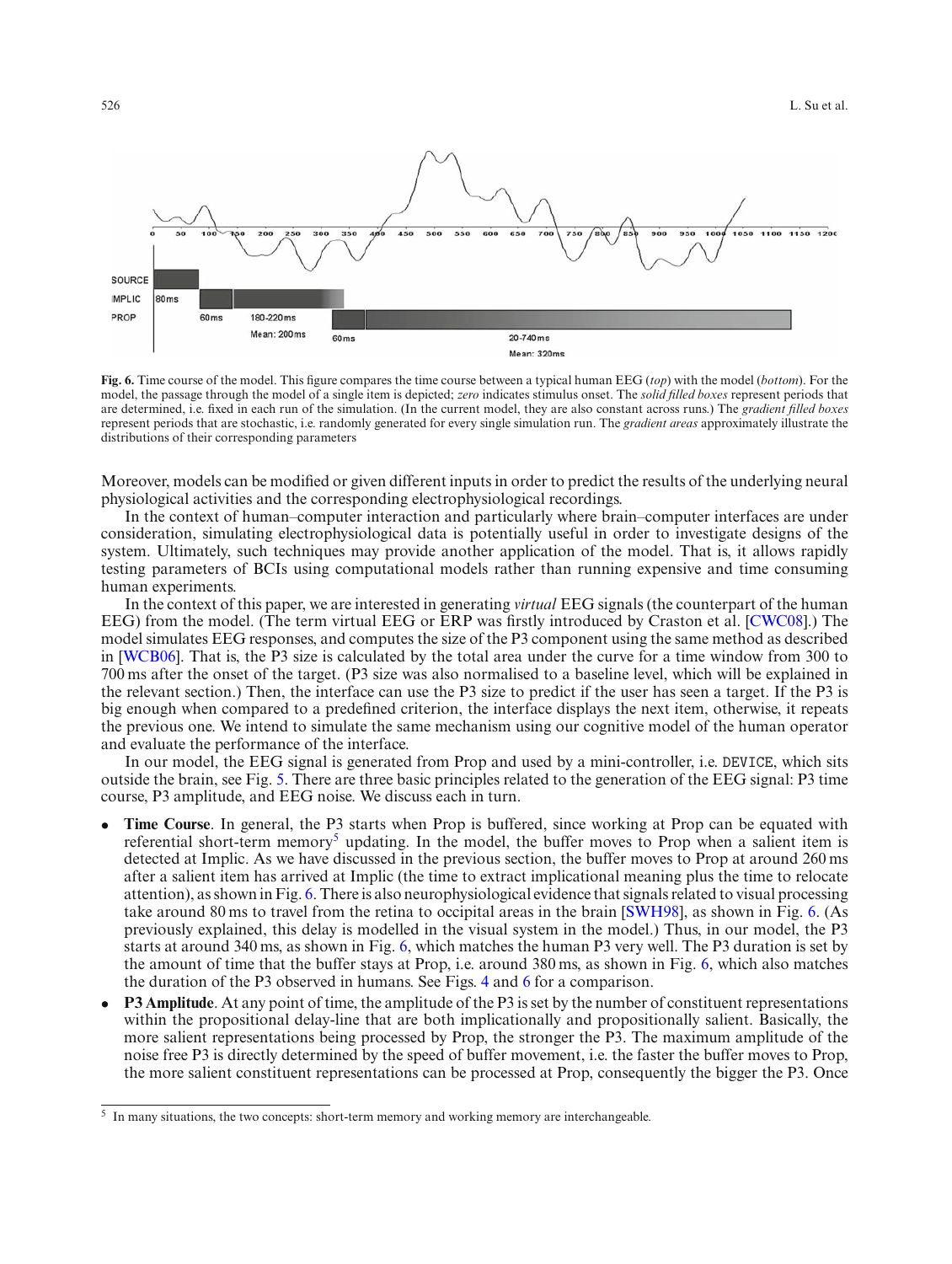the salient constituent representations have left Prop, the P3 starts to decay. Thus, the P3 terminates when the buffer shifts away from Prop. The speed of the decay is set to the reciprocal of the amount of time that the buffer stays at Prop, multiplied by the maximum P3 amplitude:

$$
v=\frac{m}{t}
$$

where *m* denotes the maximum amplitude of the noise free P3; *t* denotes the buffer movement delay from<br>Prop to Implic, and it ranges from 20 to 740 ms, as shown in Fig. 6; *n* denotes the speed of the decay Prop to Implic, and it ranges from 20 to 740 ms, as shown in Fig. 6; *v* denotes the speed of the decay.

• **EEG Noise**. Broadly speaking, there are a number of sources of noise in EEG. Some are generated by participant's neural physiological processes and others are generated externally, e.g. EEG recording instruments or other environmental influences. After the EEG has been recorded, systematically induced artefacts from eye movements and electrical influences can be removed. However, other kinds of noise that are not systematically related remain in the EEG signals. In many cases, such as using EEG in the practical domain, reliable conclusions cannot be drawn from EEG without carefully considering the characteristics of such noise (or background activities) since it always presents in a single trial.6 Thus, any model should simulate such noise in the virtual EEG too. We use a simple approach to introduce physiologically plausible noise. Specifically, we took large amounts of EEG recordings from participants watching an RSVP stream containing only distractors, removed artefacts such as those caused by eye movement, and superimposed these data onto the noise free virtual EEG.



**Fig. 7.** Examples of virtual P3s generated from model simulations (targets were presented at time 0, the unit for the *y*-axis is mV and the *x*-axis is ms). Note that the simulation only models the P3, and so other components of a typical EEG, such as the N1 and the N2, are notably absent from these simulations. As a result, the virtual EEGs generated here do not necessarily look like real EEGs other than in the presence of a large positive deflection at around 300–700 ms

As previously discussed, the P3 varies over individual people and as a function of many other experimental factors. So, the model also needs to capture variation in P3 amplitude in order to reflect individual differences and other sources of variance. To deal with this, we introduce a parameter to the final EEG signal *eeg*. This parameter is a scale factor that modulates the amplitude of the P3, see the following equation for how the model computes the EEG.

$$
\forall x \in [-400, 1000] \cdot \text{eeg}(x) = \gamma \times P3(x) + \omega(x)
$$

where *P*3 denotes the noise free EEG generated by the model,  $\gamma$  is the scale factor,  $\omega$  denotes the EEG noise, and [−400, 1000] are time points of a single EEG trial. Figure 7 shows two examples of virtual P3s generated from the model simulations (targets were presented at time 0). The diagram on the left hand side was generated using a scale factor of 6, and the one on the right-hand side was generated using a scale factor of 2. When compared with Fig. 4, we can see that the virtual P3s have similar characteristics to the human P3s. Moreover, the variability of the P3 is captured by the scale factor. Note a scale factor of zero gives a noise only EEG signal.

<sup>6</sup> After averaging across multiple trials, a technique called ERP, such noise could be removed or reduced. However, real world applications often work with single trial EEG data.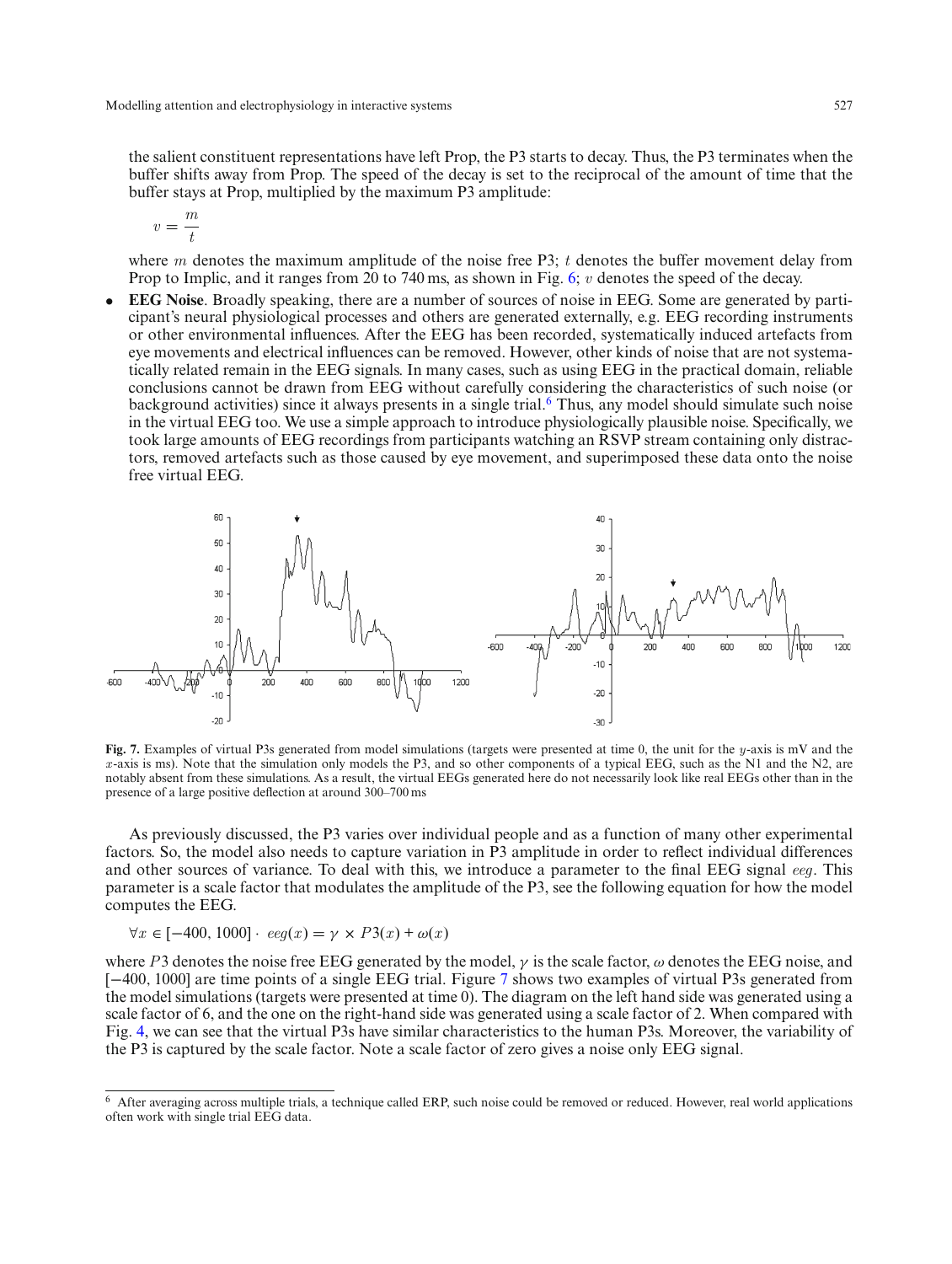#### **5. Modelling stimuli rich environments**

The previous section suggests that our model captures attentional deployment and some aspects of the underlying electrophysiological activities of humans in the laboratory environment. As previously argued, we believe that the AB paradigm is generalisable to practical settings and the model could well provide insights into interface design issues. Stimuli in the environment can be classified by three types: high salient (i.e. targets), low salient, or non-salient stimuli (i.e. background items). In many situations, only the human operator can decide what is truly significant, however, the interface designates targets as those items that are expected to be high priority. We simulate a situation in which information is only briefly available (e.g. 120 ms per item presentation rate) which allows for a greater density of information to be presented. We assume the simulation only presents a fixed number of items (maximum of 200 in the simulation) in order to ensure that the user perceives stimuli in a timely fashion. In addition, all stimuli appear at the same spatial location and have observable bursts on all time scales. Such assumptions are necessary to enable us to link psychological theory to practical simulation. Nonetheless, it is a starting point to evaluate more complex systems in the future when one or more assumptions made here are violated. We will revisit and discuss those assumptions in the concluding section.

To simulate the arrival of uncoordinated stimuli to the operator (sometimes called self-similar traffic<sup>7</sup>), we use an algorithm with parameters that control the pattern of stimulus arrival. There are a number of methods to generate self-similar traffic, such as the multiple ON/OFF source aggregation process [Gom98]. However, many of these are complex and hard to implement. We choose a particular model, called the *b*-model [WMC02]. It is a simple model with very few parameters, but it can generate self-similar and bursty traffic for any given time scale. Its parameters include the number of high salient items (i.e. targets), the number of low salient items, and the burstiness of the traffic, which is characterised using a single parameter *b* that ranges between 0 and 0.5. The smaller *b* is, the more bursty the stimuli. A *b* parameter of 0.5 results in items being evenly distributed in the stream. A complete description of the model is presented in [WMC02]. Intuitively speaking, the *b*-model randomly divides items into two halves and distributes them into two equal periods of time. This process repeats on each of these two parts of the presentation until all items have been distributed.

We would like to use *b*-models to simulate how stimuli appear in stimulus rich environments. However, such stimuli are different from those arising from RSVP streams, since multiple events/stimuli can arrive simultaneously. Thus, we assume that the interfaces have a buffer, $8$  which stores all events and presents them to the user serially. The total number of high and low salient stimuli generated is set to  $2^n$ , where *n* is a parameter in the *b*-model, called the aggregation level. The aggregation level determines the length of the non-background stimuli, i.e. an aggregation level of 2 generates 4 items; an aggregation level of 6 generates 64 items, and the stimulus stream contains both high and low salient items. An example of such stimuli is shown in Fig. 8a. Note, the interface outputs background stimuli when all salient items in the environment have been presented. Equipped with this presentation algorithm, we vary a number of key parameters of the environment, and measure the probability of reporting target identity after applying either a constructive or a reactive approach to improve the interface.

#### **6. Evaluating the constructive approach**

Our model of the AB task suggests that the ability to report the subsequent item is significantly impaired between 100 and 600 ms after the onset of the previous target. Hence, a constructive approach to improve performance is to separate targets, so that the interference between them is minimised. Such an approach ensures that interfaces leave a window between stimuli that are known to be of high salience. This is done by rearranging the order of stimuli so as to insert specified lengths of less important elements of information, which we term background stimuli, in between the more salient items.

The window size is measured by the amount of time between the arrivals of sequential targets. Figure 8b illustrates an example of an AB-aware system with blink window size 5. That is, between every two adjacent targets, there are minimum five intervening slots (which, if possible, are filled with background items). A typical window size is 5, which corresponds to 600 ms. We call such interfaces AB-aware systems, and the original one AB-unaware; see Fig. 8.

 $^7$  There are many models of traffic proposed by computer scientists, such as Poisson arrivals and self-similar models. The traditional Poisson arrivals is not used here, since it is only bursty within a short time scale, but it will smooth out if it is applied to large time scales.

<sup>&</sup>lt;sup>8</sup> Using the standard computer science meaning here.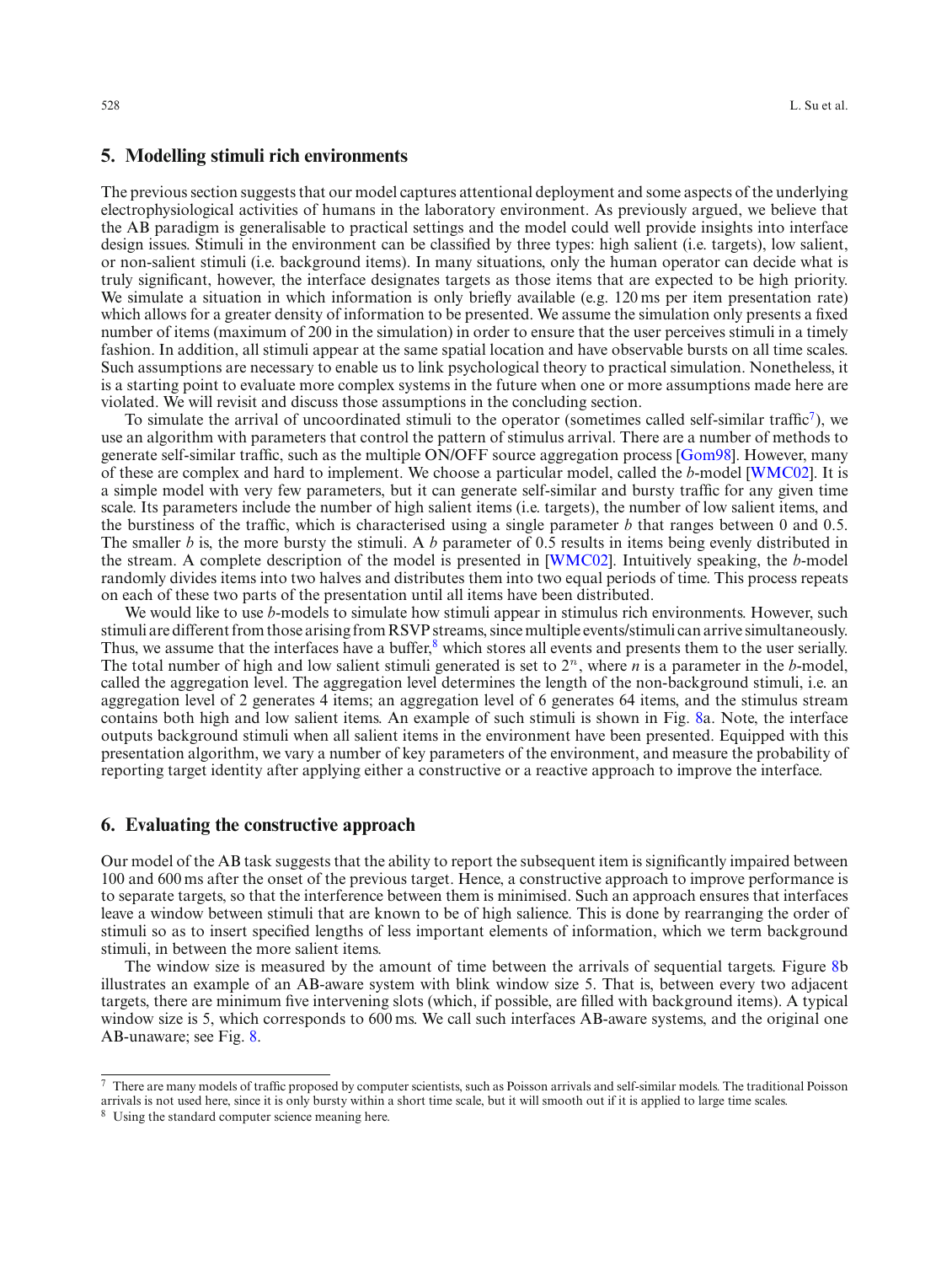Modelling attention and electrophysiology in interactive systems 529



**Fig. 8.** Examples of stimulus rich environments, with time expressed in terms of the number of items. *Vertical bars* on the top half of each graph represent targets. *Bars* on the bottom half represent low salient items. **a** an AB-unaware system, **b** an AB-aware system. Note, the slightly larger intervals between the 10th, 11th and 12th target in the AB-aware system is due to the inherited burst from the AB-unaware system

We now present the simulation results, focusing on the performance of the interface measured as the average probability of seeing a target. In the first experiment, both the burstiness and the number of targets were varied. In the second experiment, both the burstiness and the aggregation level (total number of high and low salient stimuli) were changed. Finally, we explore how the window size affects the efficiency of the interface.

#### **6.1. Experiment 1**

In this experiment, we fixed the aggregation level to 6, window size to 5, and varied the burstiness and the number of targets. Figure 9a shows that the performance of both systems drops as the number of targets increases. This is because targets tend to be close together when the number of targets is high. In general, the performance of the AB-unaware system but not the AB-aware system also decreases when the traffic becomes burstier, since targets are closer to each other and interfere with each other more often. In order to compare these two systems in detail, we subtracted the performance of the AB-unaware system from the AB-aware one. As shown in Fig. 9a, the AB-aware system is less affected by the burstiness because the AB-aware system can reduce bursts and smooth the traffic. It effectively acts as a buffer, $9$  maintaining space between salient items. When the number of targets is low (below 20), targets are more separated, and the difference between the two systems is less significant. However, we can see that the AB-aware system is significantly superior when the number of targets is in a medium range (between 20 and 40). The benefits of AB-aware systems start to drop when the number of targets is 40, since the AB-aware system is unable to present all targets within the 200 item's simulation time limit, and keep a sufficient gap (5 intervening items in the current setting) between targets. Moreover, the AB-aware system starts to perform worse than the AB-unaware system when both the number of targets and the burstiness are high.

#### **6.2. Experiment 2**

In this experiment, the effect of aggregation level on the performance is investigated. We fixed the number of targets to 20, window size to 5, and varied the burstiness and the aggregation level. Figure 9b shows that the performance of the AB-unaware system improves as the aggregation level increases. This is because the targets

<sup>&</sup>lt;sup>9</sup> Using the standard computer science meaning here.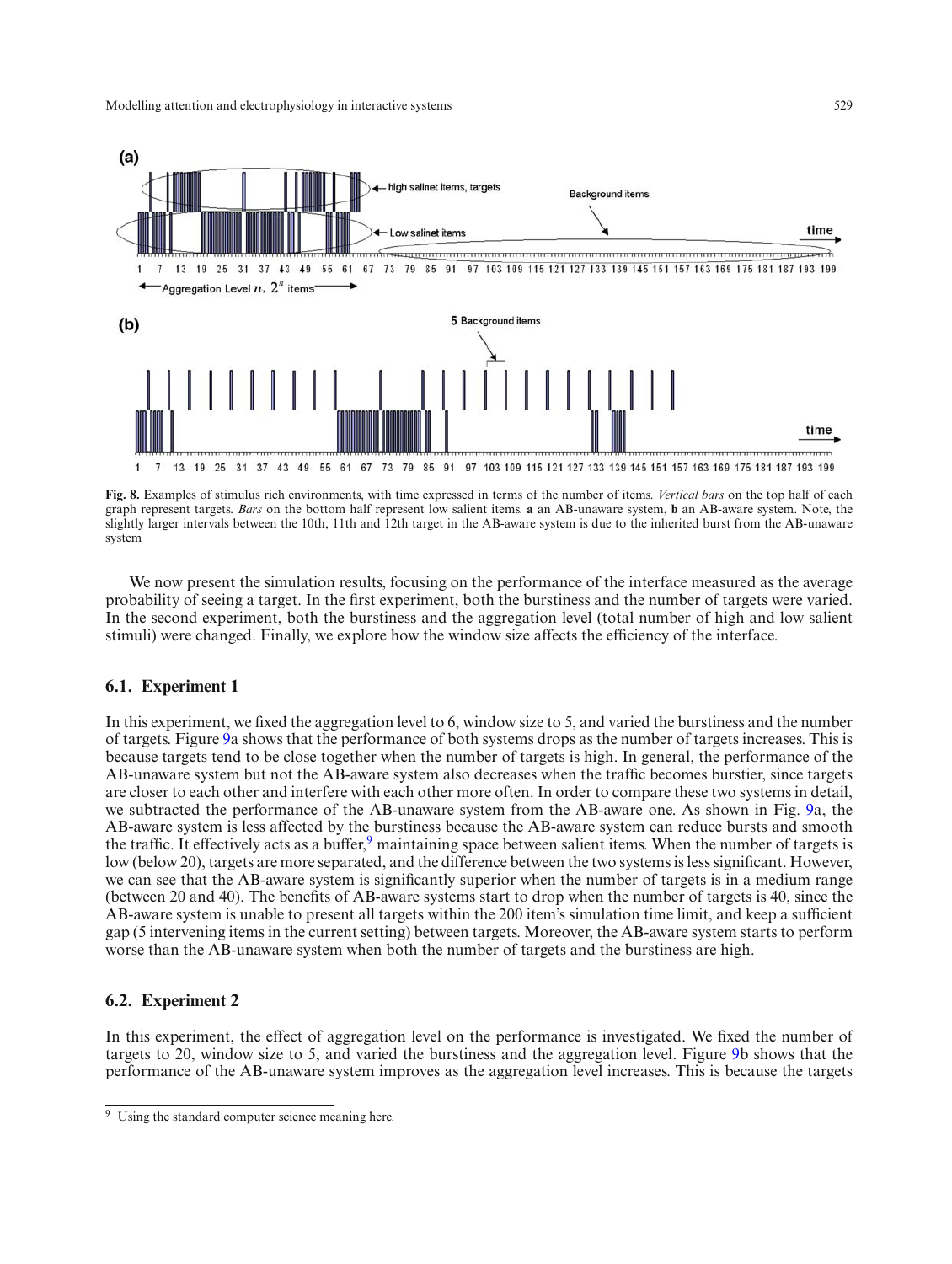

**Fig. 9. a**, **b** Performance (measured as probability of detecting targets) of AB-unaware and AB-aware systems by varying the number of targets, the aggregation level, and the burstiness (i.e. the *b* value, with burstiness increasing as *b* decreases). Note that the *x*-axis in both **a** and **b** is the *b* value. The only difference between **a** and **b** in this figure is their *y*-axis. **c** Performance of the interface with different window sizes of the stimuli. AB-unaware system is a special case of AB-aware system with a window size of 0

are more separated when the aggregation level is high. Performance drops when the stimuli are more bursty. However, the performance of the AB-aware system stays high while increasing either the aggregation level or the burstiness. The difference in performance of these two systems is shown in Fig. 9b. It can be seen that the AB-aware system consistently performs better than the AB-unaware system. Note that the performance did not improve continuously as the aggregation level increases. Accuracy starts to drop at aggregation level 8. This is because high aggregation levels result in targets being separated by larger intervals in general. In addition, our simulation only presents a maximum of 200 items and the rest will be discarded. Thus, increasing the total number of salient stimuli (by increasing the aggregation level) reduces the background period at the end of the traffic (see Fig. 8 for how the AB-aware system uses this period), leaving the AB-aware system less capable to maintain five intervening slots between targets.

#### **6.3. Experiment 3**

In this experiment, we repeated the previous two experiments, but this time using different blink window sizes of 4, 5, 6 and 20. Figure 9c shows the performance of the AB-unaware system (which can be seen as a special case of the AB-aware system with a window size of 0) and AB-aware systems using different window sizes. A trade-off can be found. That is, if we want to ensure that the human user perceives targets as accurately as possible by avoiding interference between targets, we should increase the window size. However, large window sizes potentially result in fewer targets being presented within a bounded time. Hence, it becomes necessary to consider the balance between accuracy and urgency.

#### **6.4. Summary**

We varied a number of parameters in the interface, and evaluated the performance trade-offs that arise in AB-aware systems using a constructive approach. Such an interface could reduce the effect of burstiness by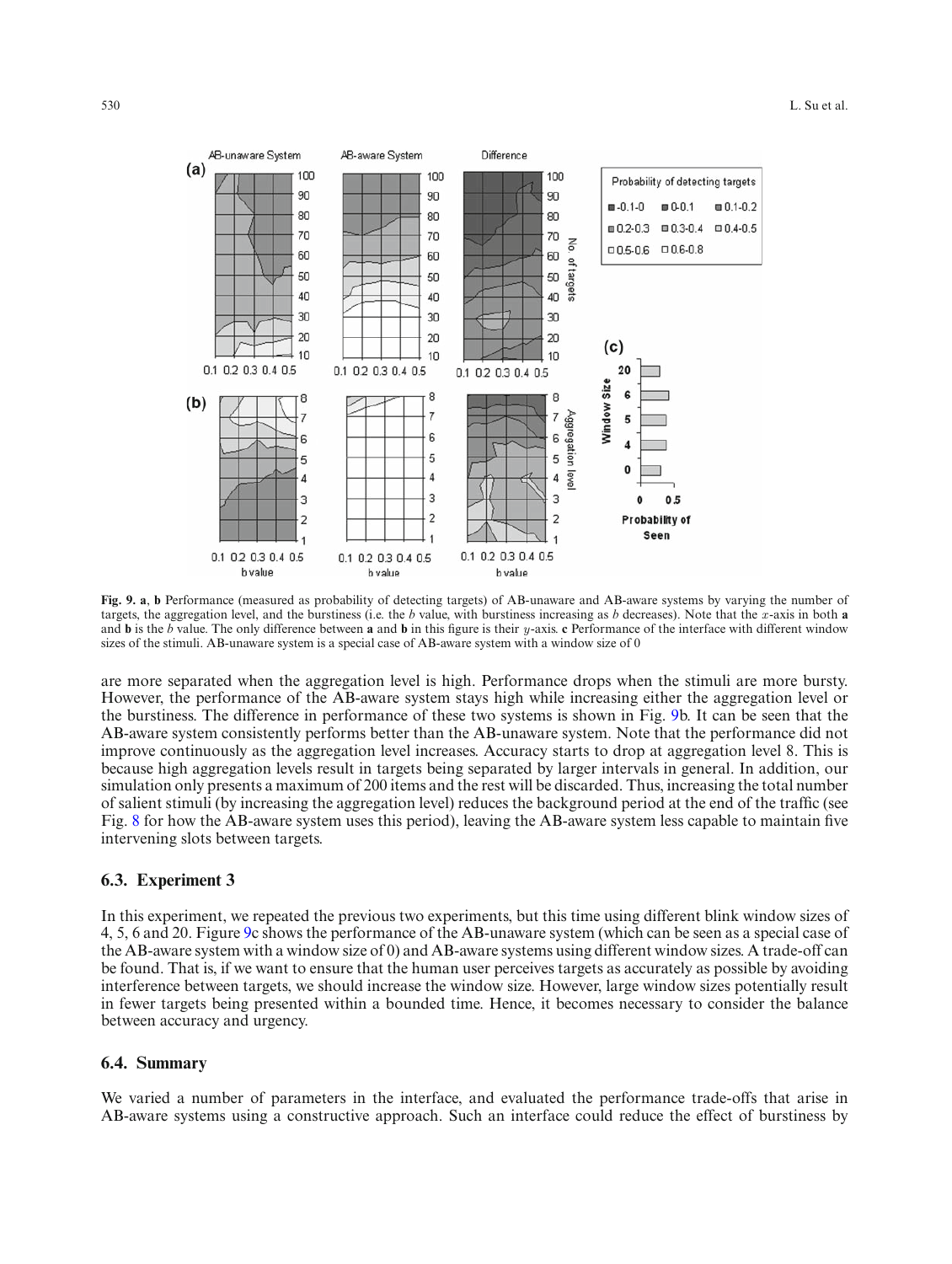smoothing the traffic, and improve the probability of reporting targets by sacrificing urgency. The disadvantage is that this interface could potentially delay the presentation of targets thereby impairing performance (in particular when the aggregation level is high), and affect the absolute timing of events. We also noticed that the blink window size affects the performance of the AB-aware system, and a medium size is suitable for the type of stimuli used here. Using these parameters, target presentation in AB-aware systems is highly regular. In practice, humans would detect such regularity, and then anticipate targets if salient stimuli occur frequently in the environment. However, our model does not capture this. Hence, it is not unreasonable to think that real human performance with AB-aware systems would be even better. Note, when salient stimuli rarely occur in the environment, human's ability to detect the underlying regularity of targets is restricted.

Figure 9 shows that the highest probability of detecting a target is around 0.6 in all experiments, which is close to the baseline performance of AB experiments and reflects a lack of interference between targets. The smallest probability of detecting a target is around 0.2, which is similar to the worst performance during the blink. This reflects the fact that constructive approaches can adjust presentation to correspond with the rhythm of a user's attention, therefore improving the performance, but only up to a certain limit defined by the probability of reporting a singly presented target. In other words, constructive approaches cannot eliminate the noise of biological and mental processes as reflected by the baseline performance in the AB.

The next section considers the reactive approach. An SRRI is shown to improve overall performance by using EEG recordings to determine whether a target has been detected by the human operator.

#### **7. Evaluating the reactive approach**

Interfaces use many techniques to increase the inherent salience of stimuli for a human user, such as using warning lights and sounds. However, accidents still occur due to critical information being ignored. Using computer networking as a metaphor, this situation is akin to transmitting information over a communication channel without acknowledgement of receipt. The computer is transmitting information to the user with the intent that it be received, but the system has no way of verifying that this transmission was successfully completed. However, computer–computer interfaces do not generally operate this way. Acknowledgement of packet receipt is a core element of modern networking technology.

The goal of the reactive approach is to record an acknowledgement signal from scalp recorded brain waves to allow re-presentation of missed communications. Electrophysiological neuroscience has identified electrical signals (e.g. P3) produced by the brain when information is encoded into working memory. The P3 could serve this acknowledgement role. In this paper, we explore a novel use of recorded brain signals, to enhance the reliability of information transmission from computer to user.

Such an approach should provide faster feedback than asking a user to explicitly acknowledge individual signals. Wyble et al. [WCB06] have performed a feasibility investigation on SRRIs using EEG. They discovered that two potential EEG measures (reduced EEG power in the alpha band at posterior brain areas and a P3-like deflection over parietal areas as shown in Fig. 4) may be correlated with whether a stimulus has been perceived. Critically, they investigated the possibility of extracting these signals in real-time using compact devices implemented and integrated in a head-mounted display. This raises the possibility that a reactive approach could improve performance above the baseline level of accuracy observed for presentation of a single target. This is because such systems can identify missed targets and re-present them, while in constructive approaches, the user has only one chance to perceive each stimulus.

However, due to the noisy nature of the signal, such EEG feedback may not always accurately predict whether the user has perceived targets. Hence, we could extend our formal model to produce feedback in a similar fashion to EEG signals and use them to investigate the feasibility of such interfaces. In this section, we will evaluate how accurate an acknowledgement should be, in order to make such an approach worthwhile, and search for suitable parameter settings that result in the best performance given realistic noise.

#### **7.1. Real-time P3 detection**

As previously explained, the model described here simulates virtual EEG signals, and we can use the virtual P3s [CWC08] as an indication of target detection. In our model, the mini-controller monitors EEG for the presence of a P3 after presenting each target to the user. On detection of a sufficient P3, the system will present the next item, otherwise, it will repeat the previous item. While the interface is waiting for the P3 as an acknowledgment, it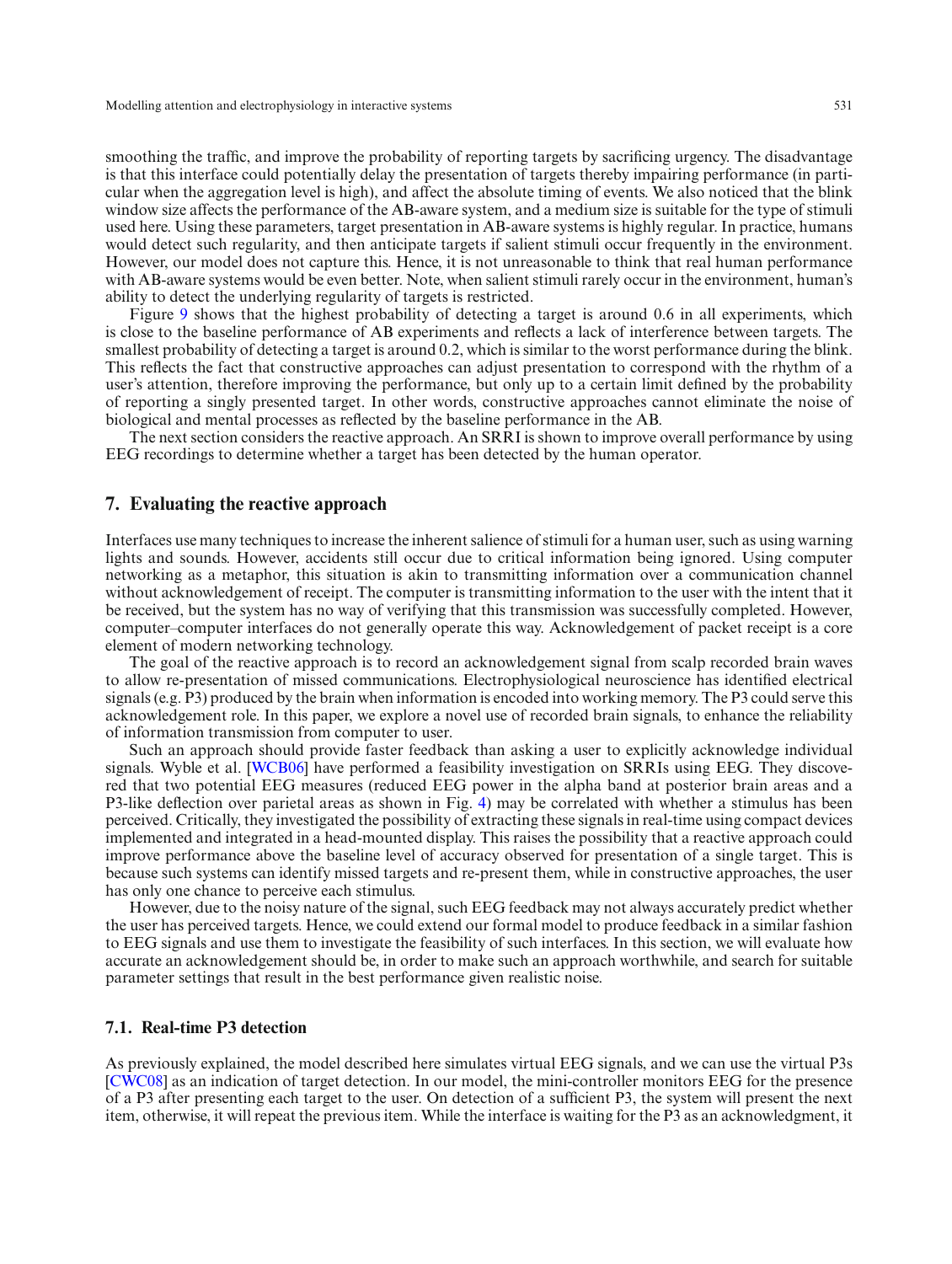Human Receiver Operating Characteristic (ROC)



**Fig. 10.** Receiver operating characteristic (ROC) curves for 12 human participants with variability in the P3 detection criterions. Note, true negative rate and false negative rate do not need to be plotted, as they are fully defined by the true positive and false positive rate (respectively), e.g. true negative rate + false positive rate =  $100\%$ 

presents background items to the user. In signal detection theory [Sno88], there are four possible outcomes from a binary classifier such as the mini-controller discussed here. A true positive (or hit) occurs if the mini-controller predicts that the user has seen a target, and the user has also correctly reported the target. However, if the user has not correctly reported the target, the mini-controller produces a false positive (or false alarm). Conversely, when the mini-controller predicts that the user did not see a target, and the user did in fact miss it, the response is a true negative (or correct rejection). However, if the user has actually seen the target, the controller's response is called a false negative (or miss).

The mini-controller makes use of an algorithm designed byWyble et al. [WCB06] for detecting P3s in raw EEG. That is, the mini-controller reads in the EEG data and locates the point of time when the target was presented (or target onset). For each trial, the algorithm computes a baseline level of EEG by averaging electrical activity over an interval between the target onset and the start of the P3. This baseline average is used to normalise the P3 on that trial by subtraction. The amplitude of the normalised P3 is computed as average positive activity within a temporal interval approximately 300–600 ms after target onset. The temporal interval of the baseline and P3 measurements vary for different subjects as configured by pilot work.

This P3 activity can be compared to a threshold to determine whether a P3 did or did not occur on a given trial. The threshold is computed on a per subject basis by averaging individual P3's from a number of trials in which that subject successfully reports a target, and then using one half of the normalised, average P3 amplitude as a detection criterion. When used in real-time, those trials in which the P3 has an area equal or above the criterion are classified by the mini-controller as target seen and the rest as target miss.

The choice of criterion affects the rate of these four different outcomes. For example, a greater criterion results in lower false alarm and hit rates, but higher miss and correct reject rates. However, the sensitivity of the algorithm is independent of the criterion. We can use receiver operating characteristic (or ROC) curves [Met78] to describe how sensitive the algorithm is for detecting P3s as the criterion varies. A ROC curve plots the true positive rate against the false positive rate. Figure 10 shows the ROC curves for 12 human participants who were watching an RSVP stream while the EEG signal was recorded simultaneously. From this graph, we can see that there is considerable variance in the sensitivity of SRRIs due to individual differences. The closer the curve to the line of discrimination, the less sensitive the algorithm will be, thus, the less accurate the acknowledgment will be. However, the closer the curve to the top-left corner of the ROC space, the more sensitive the algorithm will be, thus, the more accurate the acknowledgment will be. Fundamentally, the differences in sensitivity are determined by how far apart the two probability distributions, P3 present vs. P3 absent, are.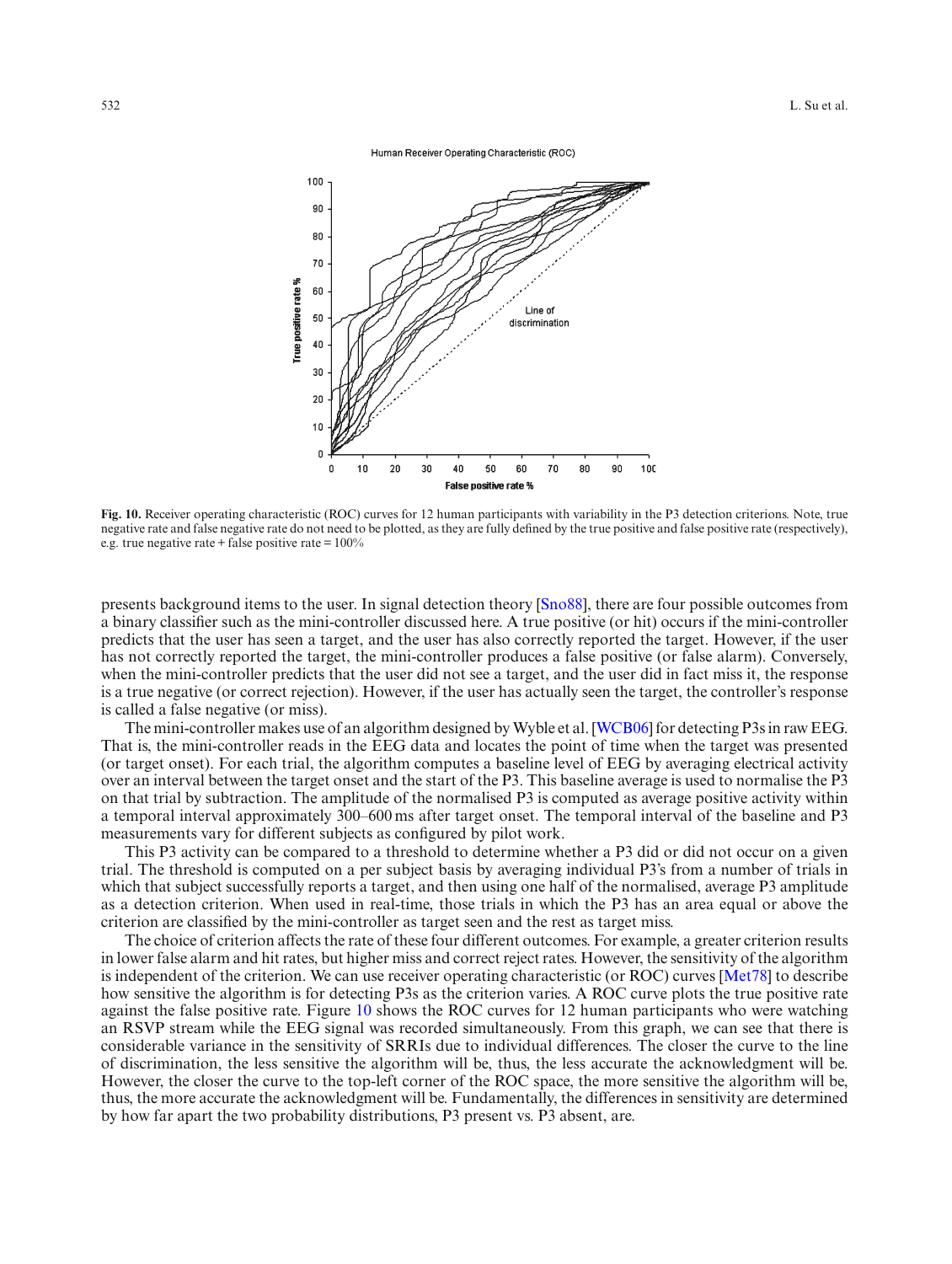| Subject        | Human d' | Model d' | Scale factor |
|----------------|----------|----------|--------------|
| 11             | 0.39     | 0.44     |              |
|                | 0.48     | 0.44     |              |
|                | 0.53     |          |              |
| 6              | 0.56     |          |              |
| $\overline{2}$ | 0.59     |          |              |
| 3              | 0.61     | 0.65     |              |
| 12             | 0.73     | 0.85     |              |
| 10             | 0.93     | 0.85     |              |
| 9              | 1.07     | 1.02     |              |
| 4              | 1.09     | 1.02     |              |
| 8              | 1.21     |          |              |
|                | 1.69     | 1.7      | 10           |

**Table 1.** Comparison of experimental results across 12 human participants with model simulations

The table is ordered by human d' scores



Fig. 11. Receiver operating characteristic (ROC) profiles generated by model simulation with variability in the P3 detection criterions. Each set of data has a different scale factor, which captures differences in discrimination. (From the bottom, the scale factors are 1, 2, 3, 4, 5, 6, 10, 15 and 20.) The ROC curves are actually trend lines fitted to the distribution of data points generated by runs of the simulation

Psychologists often use a measurement called d' (pronounced d prime) to describe the ability to discriminate these two probability distributions. The relationship between d' and ROC is that the line of discrimination corresponds to a d' of zero. When the ROC curve tends toward the top-left corner of the ROC space, d' tends toward infinity. The d' scores for 12 human participants are shown in Table  $1.^{10}$  They range from 0.39 to 1.69, and the average d' across all subjects was 0.82.

In this paper, we seek to reproduce similar ROC curves using our cognitive model of the human user as feedback to the SRRI. The interface is configured such that after a target is presented, presentation of further targets is prevented until there has been successful acknowledgment from the virtual EEG signal. In each case, the interface waits for 700 ms before making a decision to either continue normally or to repeat presentation of a "missed target". In our simulations, the baseline and P3 intervals are fixed to ranges of [0–300 ms] post target and [300–700 ms] post target respectively.

Note, as a side effect of this algorithm, there is an implicit window of six items, where no target can be presented. Such an interval between targets ensures that the P3s from multiple items do not overlap. As we vary the criterion for P3 detection from 0.5 to 29 mV, ROC profiles were generated from the model in the same fashion as in human participants. The sensitivity of the SRRI is influenced by the scale factor, see Fig. 11. Table 1

 $10$  When calculating the d', we assume that the P3 amplitude is drawn from a normal distribution with a standard deviation of 1.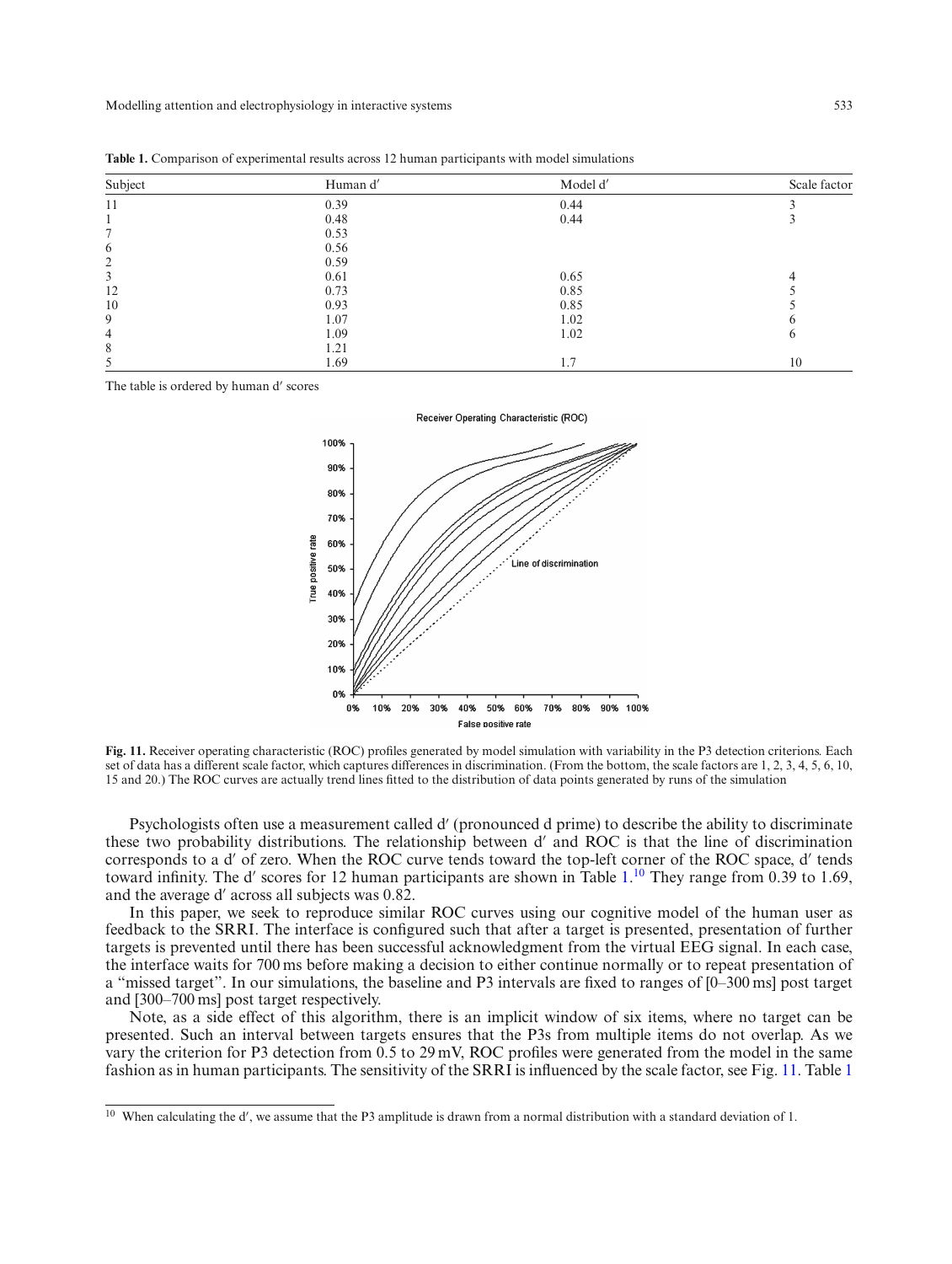

**Fig. 12.** Performance (measured as probability of detecting the targets) of the reactive approach using EEG feedback with variability in the P3 detection criterion. Each set of data has a different scale factor, which captures differences in discrimination. For comparison, absolute performance of constructive approach is shown for different window sizes

compares model simulations with human d . It can be seen that human participants can be matched to the model with scale factors between 3 and 10. We have simulated scale factors of 1, 2, 3, 4, 5, 6, 10, 15 and 20. However, scale factors can be any positive real value. Although not shown in this paper, the model could in fact fit human users very accurately, if the full range of the scale factor were explored using suitable search algorithms. Hence, the match between human d' and model d' can be improved, e.g. Subjects 2, 6 and 7 could be accurately modelled by a scale factor around 3.5, and Subject 8 could be modelled by a scale factor between 7 and 9.

#### **7.2. Performance analysis**

Having reproduced the electrophysiological data of human participants engaged with an SRRI, the model is able to predict the performance trade-offs that would arise when parameters in the model are varied. Figure 12 shows the simulation results measuring the performance of our reactive SRRI as the proportion of targets that have been reported within a bounded time. Note, repeated items are only counted once. In simulations, the aggregation level was set to 6, the number of targets was 20, and the *b* value was randomly chosen between 0 and 0.5.

Figure 12 shows that when the scale factor is large, the reactive approach is able to perform better than the baseline performance, which cannot be exceeded by the previously described constructive approach. However, the performance drops when the criterion increases. So, it can be seen that a suitable criterion is critical to balance the trade-off between accuracy and urgency when working with deadlines. In our simulation, the miss and false alarm rates influence the urgency and accuracy respectively. Moreover, they are modulated by the criterion, i.e. a greater criterion results in a lower rate of false alarms but higher rate of misses. When a high criterion is used, targets are more likely to be re-presented, increasing the likelihood that they are detected. However, more seen targets may be re-presented unnecessarily. Hence, the interface runs out of time before most of the targets are ever presented.

#### **7.3. Summary**

Our simulation accurately reproduced the electrophysiological recording (i.e. P3s in the EEG signal) from human participants while they are interacting in an SRRI. This suggests that the model can be used to investigate interface design with properties close to those discussed here. We have simulated the reactive approach with different parameter settings, and evaluated the performance trade-offs that arise when EEG signals are used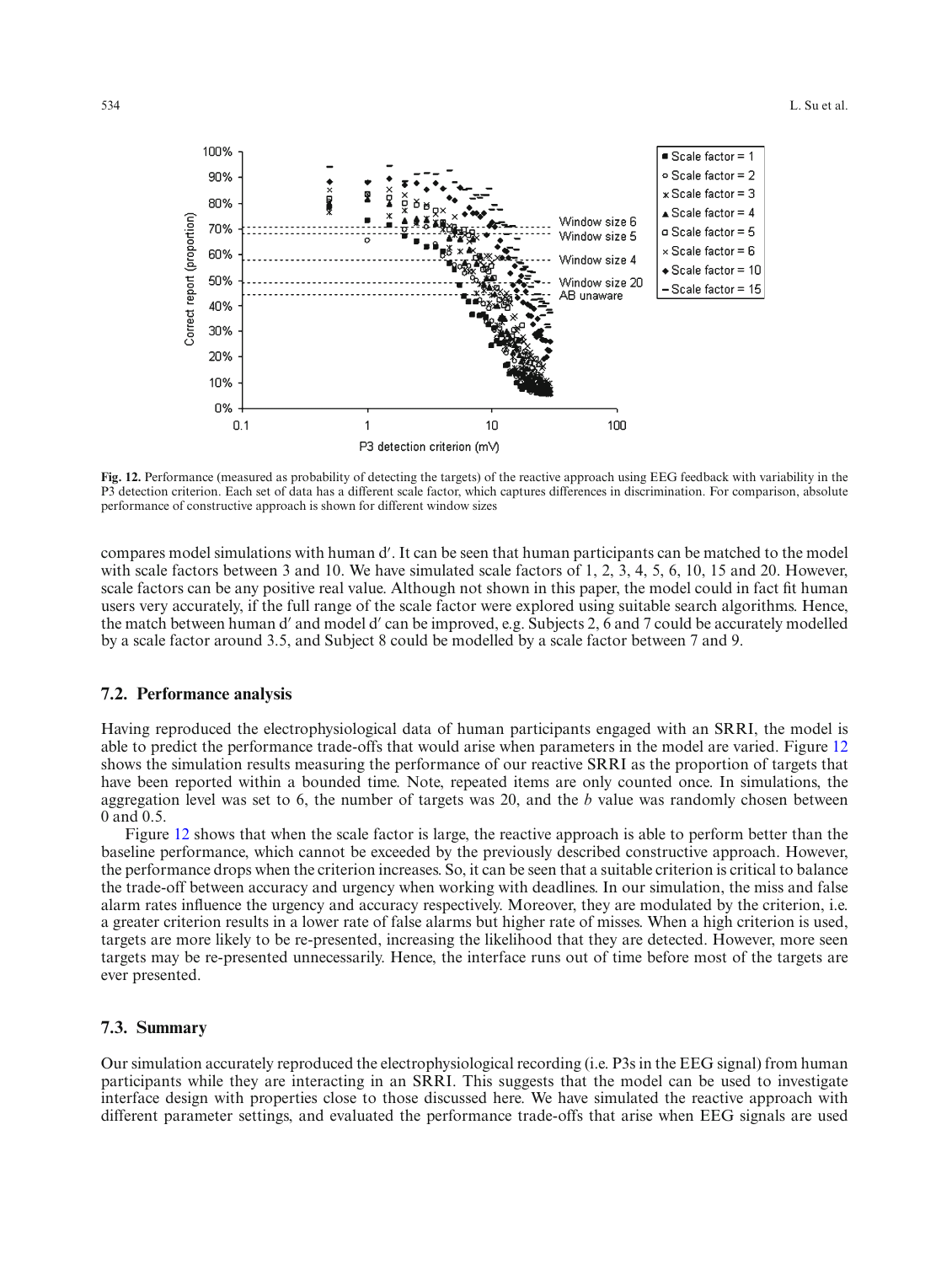as an acknowledgment of the user having attended to information presented at an interface. The simulation confirmed our prediction that a reactive approach may improve the performance of SRRIs beyond baseline performance of AB experiments.

#### **8. Comparison of constructive and reactive approaches**

In this section, we compare the performance of constructive and reactive approaches. As we have previously explained, increasing the scale factor results in larger P3s in the EEG, thus, they are easier to detect. Consequently, performance improves as we increase the scale factor as shown in Fig. 12. Another observation is that in general the reactive approaches perform much better than constructive approaches (shown as horizontal dashed lines in Fig. 12) when a low criterion is used. (Lines corresponding to the performance of an AB-aware system with blink window sizes of 4, 5, 6, 20 and the performance of the AB-unaware system are also shown in the same graph.) As previously explained, a reactive approach with a very low criterion value and a low scale factor is similar to a constructive approach with a blink window size of 6. So, a small scale factor does not improve SRRIs dramatically from constructive approaches when the criterion is low. Moreover, if the scale parameter is small and the criterion is high, the system performs much worse than constructive approaches because many target-seen trials are classified as misses, and the system repeats the same targets many times.

More importantly, the simulation also illustrates the relative value of constructive and reactive approaches. When the sensitivity of P3 detection or  $d'$  is low, there is no significant improvement for a reactive approach relative to a constructive one. The much more complicated and expensive SRRI would only be worthwhile when the accuracy of P3 detection is sufficiently high. There is no doubt that an SSRI is capable of improving accuracy, however, it does not necessarily improve urgency compared to constructive approaches for the following reasons. First, in the current setting, SRRIs require a minimum of 700 ms interval between any two targets to examine their P3's in succession. As a result, the presentation rate of SRRIs cannot exceed about one target per second. Second, if a target was missed by the user and the SRRI re-presented the item, the urgency of the interface is further reduced. These limitations could be potentially overcome by developing more advanced EEG recording technologies to achieve a higher d , and reducing the time required to assess the P3.

Despite these limitations, SRRIs may be useful for many applications, such as the cockpit environment, where the losses caused by missing critical targets can be catastrophic. Another question for designing such a system is the choice between various strategies, e.g. constructive or reactive approaches. When making such a choice, the model is able to evaluate the relative value of different interfaces. In particular, it can model the user at an individual level using the scale factor. Hence, we could, in principle, determine whether SRRIs should be used for a specific person depending on the quality of their EEG signals. Taking subject 5 (see Table 1) as an example, he scored the highest d'among all 12 participants. As shown in Fig. 12, the model predicts that his performance (corresponding to scale factor 10) will reach over 90% accuracy when a suitable criterion is used. However, subject 11 with a quite low d' is not a good candidate for the use of a reactive interface, which would perform similar to constructive approaches with a blink window size of 6.

#### **9. Discussion and future work**

#### **9.1. Formal methods: process algebra**

It is clear that the choice of modelling notation dramatically affects the value of (even the ability to complete) a model of a psychological theory. In a very general sense, selection of an appropriate modelling notation can be a major enabler of problem solving. It is thus natural to believe that the identification of appropriate modelling notations, which offer a suitable level of abstraction, can aid the progress of cognitive modelling. The most attractive feature of process algebras, in this respect, is that they allow the formal specification and computational exploration of the properties of psychological theories formulated in terms of interaction between subsystems. As we have previously argued, it has been difficult to accurately express such theories in production systems or neural networks. Furthermore, models based upon hierarchical control theory [Car98] or "box and arrow diagrams" can be given an explicit and direct computational realisation in process algebras. To be more explicit, we would emphasise the following benefits of such approaches: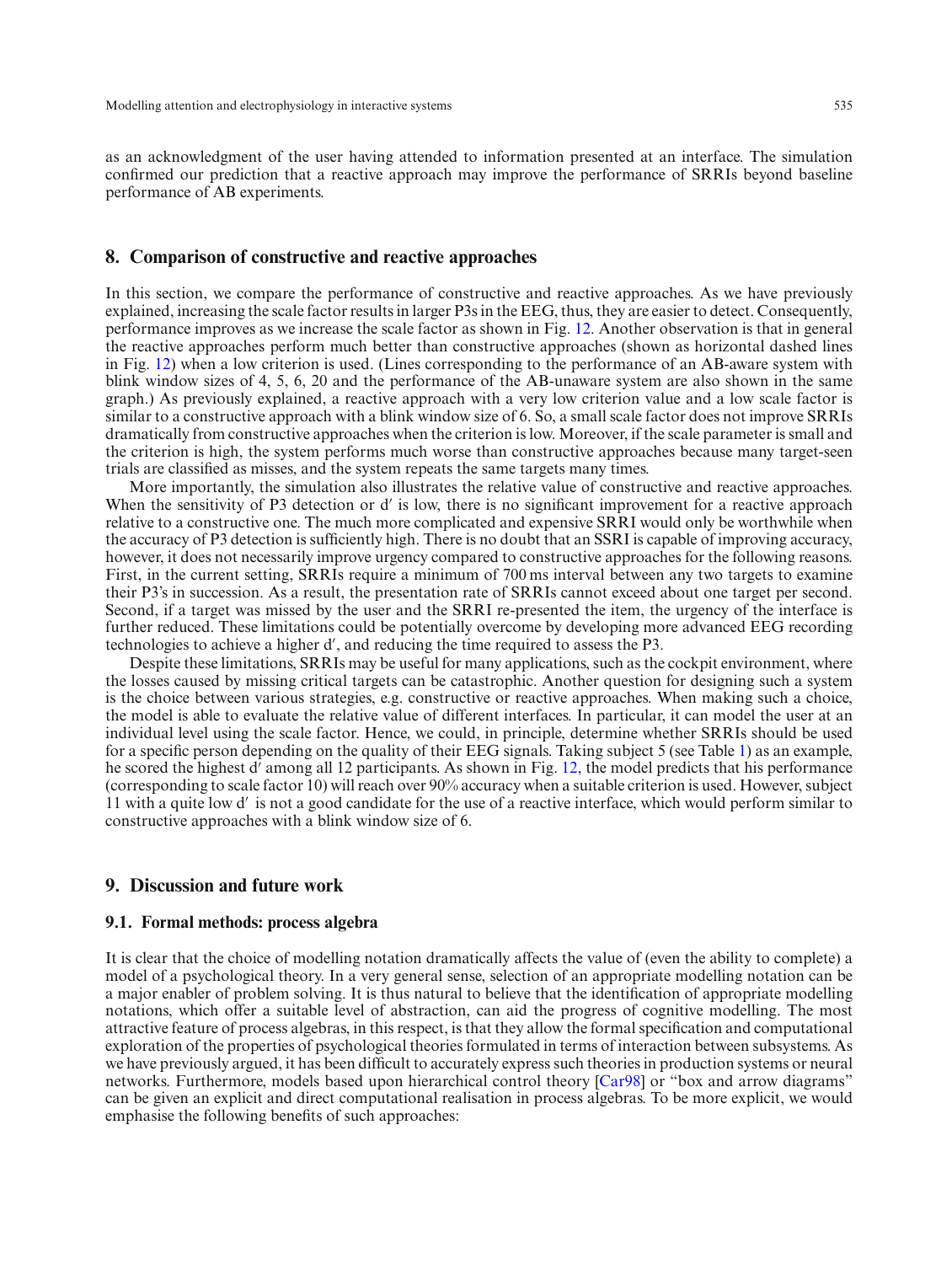- A pragmatic reason for preferring distributed control is, we would argue, that the resulting computational model more directly reflects the component structure of the psychological theory. For example, in EPIC's model of Baddeley and Hitch's Working Memory theory there is no direct analogue of the central executive [KMM99]. The central executive function arises from programming the cognitive processor with particular productions. This places a level of indirection in the computational modelling of the working memory theory, which can be a barrier to psychologist's interpretation of the resulting model. In contrast, the component structure of the working memory model could be directly represented in a process algebra.
- Although our work to date has not directly confirmed this, we postulate that another advantage of the modular (distributed control) approach is that neuropsychological evidence can be more easily modelled. In simulating lesion studies, a more direct mapping between the structure of computational models and psychological and brain-level theories, should make it easier to localise the appropriate site of damage in the model.
- Our hypothesis is that for many forms of psychological-level modelling, the sort of techniques we have been advocating are at a similar level of abstraction to that at which psychologists work. In particular, not only is distribution of control valuable, but other aspects of modelling techniques are also important means of developing more adequate computational models of mind and brain. For example, process algebras come with rich combinatorial symbol systems and data structuring mechanisms. We have also argued that hierarchical decomposition of components is important in supporting macro-level modelling and that abstract specification can (potentially) be used to tackle the irrelevant specification problem.

The history of computational modelling in psychology has been an extremely rich one. In particular, traditional AI techniques and connectionism have made profound contributions. The former of these still offers the most complete architectural-level explanation of the mind, and is still the only realistic modelling technique when macro-level constraints on the mind need to be brought into play. In contrast, the connectionist revolution in psychology has yielded many influential models, which have elucidated specific cognitive phenomena. That revolution has lead to a profound re-evaluation of theories of innate cognitive capacities [EBJ96] and helped to bridge the gap between modelling the mind and modelling the brain [Rol98]. However, despite the strengths of these approaches, we nonetheless believe that new modelling techniques from computer science can also advantageously be employed in computational modelling of the mind. These would complement existing techniques, being specifically targeted at psychological level modelling, in which it is advantageous to directly represent distributed control of mental mechanisms.

#### **9.2. Modelling human–computer interaction**

In summary, our model offers a detailed psychological description of human temporal attention. It has been demonstrated elsewhere [SBB07] that this model accurately reproduces a large set of behavioural data in Barnard's key-distractor AB task. Hence, we believe that this model should, to some degree, help us to understand and predict the effect of the temporal bottleneck of attention when humans operate in stimulus rich environments. In addition, the model is capable of accurately simulating both human behaviour and electrophysiology data, such as P3s in the EEG signal. This enables rapid testing of interface designs. Many issues can be investigated directly using model simulations, e.g. determining suitable parameter settings and choosing feasible strategies for improving the interface. The methodology of generating EEG data introduced here could be generalised beyond SRRIs, and applied to other types of brain–computer interfaces.

A further contribution of this paper has been to give a concrete illustration of the use of process algebra in computational modelling of a mental process and its associated eletrophysiological data. Furthermore, through our use of distributed control, attentional constraints (in particular, its sequentiality) have been modelled as emergent properties of inter-subsystem interaction with no recourse made to a centralised focus of attentional or supervisory control. Attentional resources can be allocated and moved around amongst modules. However, this movement is constrained since the buffer can only be at one subsystem at one instant.

We should also note that both this model and the simultaneous type, serial token model of temporal attention and working memory (or the STST model) [Bow07, Wyb05] can generate virtual EEG or ERP data. These two mechanisms differ dramatically: Craston et al. [CWC08] obtained ERP signals by summing up the (weighted) neural activities from specific layers in the neurally detailed STST model, but our approach is directly to convolve human EEG noise to the activation of a mental subsystem, i.e. Prop. An advantage of STST, in terms of generating virtual EEG or ERP data, is that the modelling notation, i.e. neural networks, directly mirrors the biological mechanism underlying human EEG. Moreover, there are relatively few hidden parameters that affect the virtual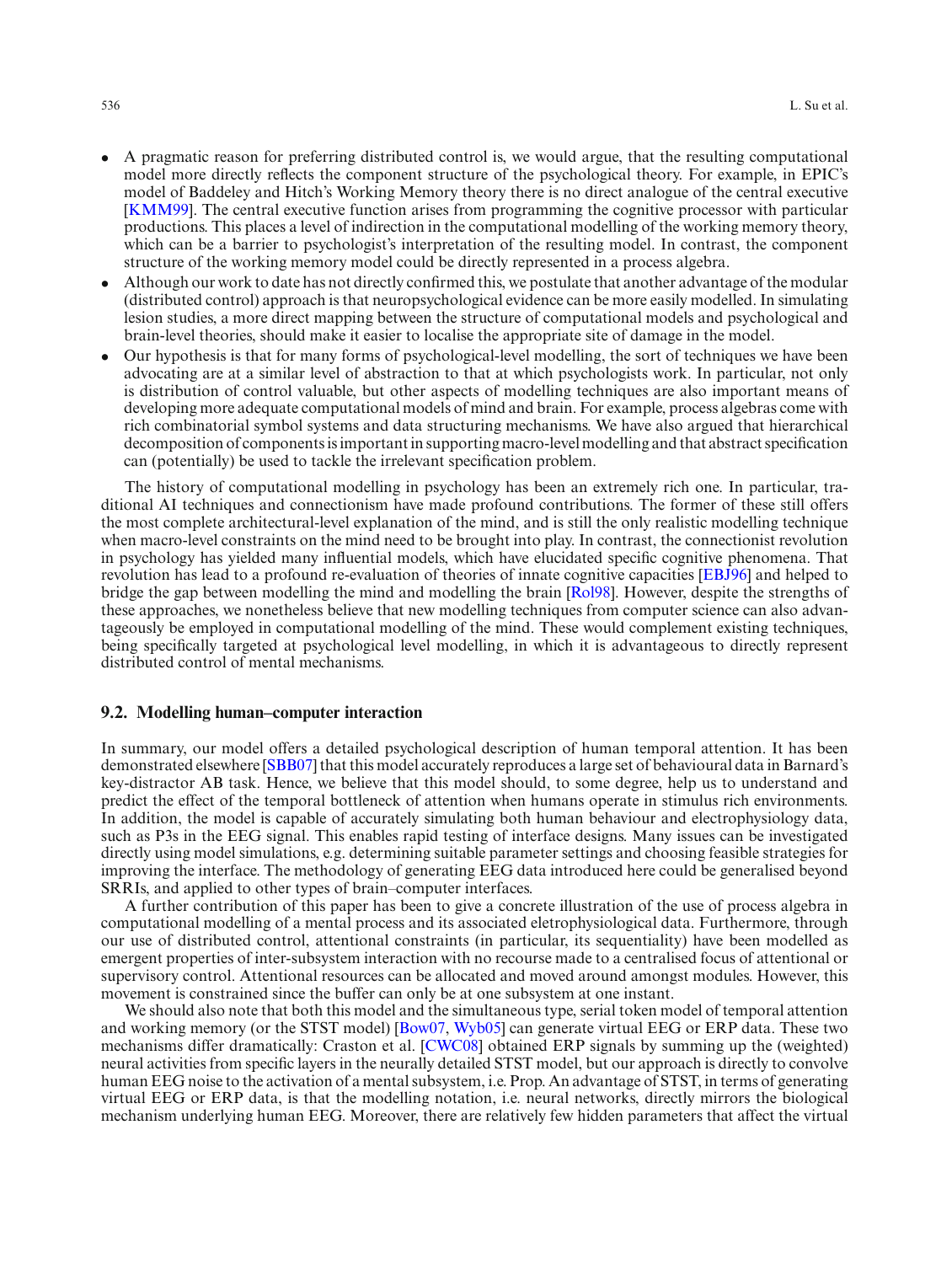EEG. However, currently the STST model is limited in its capacity to generate an EEG signal that closely resembles the human EEG in terms of noise and other variations. This is not an issue for ERP, but cannot be ignored for modelling the brain–computer interface, which requires the analysis of single trial EEG in real-time. The method in our model overcomes this limitation by directly extracting noise from human EEG. It captures the complex variations in humans and allows accurate predictions to be made from model simulations.

#### **9.3. Future work**

In Sect. 5, assumptions were made for the stimulus rich interfaces we considered, in order that the AB paradigm would be directly applicable to our investigation. Now, we will discuss to what extent these assumptions hold in real life applications. It should be noted that most AB experiments have very small numbers of targets. However, in some cases, human users have to cope with much larger numbers of targets with the likelihood that working memory capacity will be exceeded. We have set this issue aside in our recent studies, but it could have a dramatic influence on performance. The effect of such cognitive load awaits future investigation. Also, effects of context or of schematic fit may be important. Note, for example that AB experiments use discrete items, whereas in many situations visually presented items are going to be part of a more or less predictable knowledge structure. Indeed, this may be a really interesting area to investigate in the future. Do humans pick up schema discrepant material more readily than schema conforming stimuli? Although we tried to minimise our assumptions, many aspects of system design have been ignored in the current study, for example, spatial attention, contextual influence, multimodal input, and so on. Hence, we hope future studies will address these interesting issues. However, a complete validation of our theory and predictions from such abstract models would require intensive experiments with real participants.

Although we have not so far performed any formal verification of the model, the notation and tools used in this paper support bisimulation checking and model checking of various properties. For example, we could potentially verify that given sufficient accuracy in the P3 detection and enough time to repeat the target until it has been detected, the model is equivalent to a stop and wait protocol in terms of bisimulation. Alternatively, liveness properties, such as that every presented target is eventually detected, could also be checked using the CADP tool. However, due to the large data set and the random/non-deterministic behaviour embedded in the current model, we can postulate that the verification can only be performed on a somewhat reduced abstraction/approximation of the current model in order to avoid the pitfall of state space explosion. A possible solution to such problems may be using stochastic process algebra [BBD01], or timed process algebra [BMM02]. These are important research topics to be explored in the future.

#### **Acknowledgements**

We are indebted to anonymous reviewers for their comments on the previous version of this manuscript. We also thank Patrick Craston, Srivas Chennu and Dell Green for their contribution to the collection and analysis of the EEG data. The UK Engineering and Physical Sciences Research Council supported this research (grant number GR/S15075/01). The participation of Philip Barnard in this project was supported by the Medical Research Council under project code U.1055.02.003.00001.01.

**Open Access** This article is distributed under the terms of the Creative Commons Attribution Noncommercial License which permits any noncommercial use, distribution, and reproduction in any medium, provided the original author(s) and source are credited.

#### **References**

- [ABM93] Abeles M, Bergman H, Margalis E, Vaadia E (1993) Spatiotemporal firing patterns in the frontal cortex of behaving monkeys. J Neurophysiol 70:1629–1638
- [And93] Anderson JR (1993) Rules of the mind. Erlbaum, Hillsdale [And05] Anderson AK (2005) Affective influences on the attentional
- Anderson AK (2005) Affective influences on the attentional dynamics supporting awareness. J Exp Psychol General 134(2): 258–281
- [BMM02] Baeten JC, Middelburg CA, Middelburg K (2002) Process algebra with timing. Springer, New York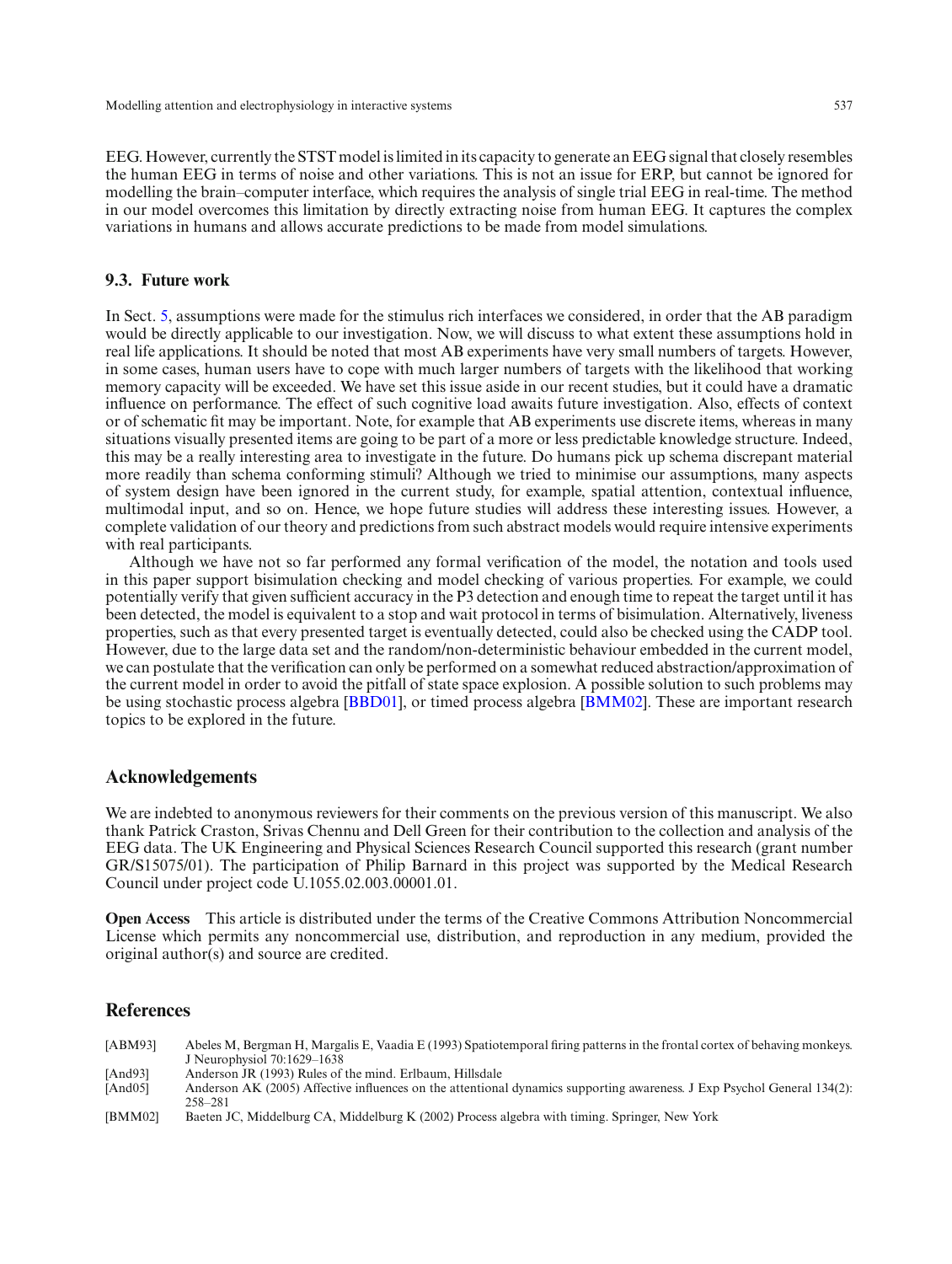| [Bar99]                     | Barnard PJ (1999) Interacting cognitive subsystems: modelling working memory phenomena within a multi-processor archi-                                                                                                                          |
|-----------------------------|-------------------------------------------------------------------------------------------------------------------------------------------------------------------------------------------------------------------------------------------------|
|                             | tecture, Models of Working Memory: Mechanisms of active maintenance and executive control, pp 298–339                                                                                                                                           |
| [BST04]                     | Barnard PJ, Scott S, Taylor J, May J, Knightley W (2004) Paying attention to meaning. Psychol Sci 15(3):179–186<br>Barnard PJ, Bowman H (2003) Rendering information processing models of cognition and affect computationally explicit:        |
| $\left[\text{Bar}03\right]$ | distributed executive control and the deployment of attention. Cogn Sci Q $3(3):297-328$                                                                                                                                                        |
| [BRB05]                     | Barnard PJ, Ramponi C, Battye G, Mackintosh B (2005) Anxiety and the deployment of visual attention over time. Vis Cogn                                                                                                                         |
|                             | $12(1):181-211$                                                                                                                                                                                                                                 |
| [BPS03]                     | Beverina F, Palmas G, Silvoni S, Piccione F, Giove S (2003) User adaptive BCIs: SSVEP and P300 based interfaces. Psychnology                                                                                                                    |
|                             | $1(4):331-354$                                                                                                                                                                                                                                  |
| [Bol88]                     | Bolognesi T, Brinksma E (1988) Introduction to the ISO specification language LOTOS. Comput Netw ISDN Syst 14910:25–29                                                                                                                          |
| [Bon99]                     | Bond AH (1999) Describing behavioural states using a system model of the primate brain. Am J Primatol 49:315–338                                                                                                                                |
| [BBD01]                     | Bowman H, Bryans JW, Derrick J (2001) Analysis of a multimedia stream using stochastic process algebra. Comput J 44(4):230–<br>245                                                                                                              |
| [Bow99]                     | Bowman H, Faconti G (1999) Analysing cognitive behaviour using LOTOS and Mexitl. Formal Aspects Comput 11:132–159                                                                                                                               |
| [bow06]                     | Bowman H, Gomez RS (2006) Concurrency theory, calculi and automata for modelling untimed and timed concurrent systems.                                                                                                                          |
|                             | Springer, Berlin                                                                                                                                                                                                                                |
| [bow07]                     | Bowman H, Wyble B (2007) The simultaneous type, serial token model of temporal attention and working memory. Psychol                                                                                                                            |
|                             | Rev $114(1):38-70$                                                                                                                                                                                                                              |
| [Car98]                     | Carver CS, Scheier MF (1998) On the self-regulation of behaviour. Cambridge University Press, Cambridge                                                                                                                                         |
| [Chu95]                     | Chun MM, Potter MC (1995) A two-stage model for multiple target detection in rapid serial visual presentation. J Exp Psychol<br>Hum Percept Perform $21(1):109-127$                                                                             |
| [Ci193]                     | Cilliers PJ, Van Der Kouwe AJW (1993) A VEP-based computer interfcae for C2-Quadriplegics. Engineering in Medicine and                                                                                                                          |
|                             | Biology Society, 1993. In: Proceedings of the 15th Annual International Conference of the IEEE, vol 15(3), pp 1263–1624                                                                                                                         |
| [CFS96]                     | Cooper R, Fox J, Farringdon J, Shallice T (1996) A systematic methodology for cognitive modelling. Artif Intell 85:3–44                                                                                                                         |
| [CWCO8]                     | Craston P, Wyble B, Chennu S, Bowman H (2008) The attentional blink reveals serial working memory encoding: evidence                                                                                                                            |
|                             | from virtual and human event-related potentials. J Cogn Neurosci (in press)                                                                                                                                                                     |
| [Don 81]                    | Donchin E (1981) Presidential address, 1980. Surprise!Surprise?. Psychophysiology 18(5):493-513                                                                                                                                                 |
| [DBD98]<br>[EFH83]          | Duke DJ, Barnard PJ, Duce DA, May J (1998) Syndetic modelling. Hum Comput Interact 13(4):337–393<br>Ehrig H, Fey W, Hansen H (1983) ACT ONE—an algebraic specification language with two levels of semantics, ADT                               |
| [EBJ96]                     | Elman JL, Bates EA, Johnson MH, Karmiloff-Smith A, Parisi D, Plunkett K (1996) Rethinking innateness: a connectionist                                                                                                                           |
|                             | perspective on development, a Bradford book. MIT Press, Cambridge                                                                                                                                                                               |
| [Eri81]                     | Erickson TD, Mattson ME (1981) From words to meaning: a semantic illusion. J Verbal Learn Verbal Behav 20:540–551                                                                                                                               |
| [Fod88]                     | Fodor JA, Pylyshyn ZW (1988) Connectionism and cognitive architecture: a critical analysis. Cognition 28:3–71                                                                                                                                   |
| [GLM02]                     | Garavel H, Lang F, Mateescu F (2002) An overview of CADP 2001. EASST Newsl 4:13-24                                                                                                                                                              |
| [GVZ01]                     | Garavel H, Viho C, Zendri M (2001) System design of a CC-NUMA multiprocessor architecture using formal specification,                                                                                                                           |
| [Gom98]                     | model-checking, co-simulation, and test generation. Springer Int J Softw Tools Technol Transf (STTT) 3(3):314–331<br>Gomez ME, Santonja V (1998) Self-similiary in I/O workload: analysis and modeling. In: Workshop on Workload                |
|                             | Characterization                                                                                                                                                                                                                                |
| [Gri05]                     | Grill-Spector K, Kanwisher N (2005) Visual recognition: as soon as you know it is there, you know what it is. Psychol Sci                                                                                                                       |
|                             | $16(2):152-160$                                                                                                                                                                                                                                 |
| [ $Hoa85$ ]                 | Hoare CAR (1985) Communicating sequential processes. Prentice-Hall, London                                                                                                                                                                      |
| [KMM99]                     | Kieras DE, Meyer DE, Mueller S, Seymour T (1999) Insights into working memory from the perspective of the EPIC archi-                                                                                                                           |
|                             | tecture for modelling skilled perceptual-motor and cognitive human performance, Models of Working Memory, Mechanisms<br>of Active Maintenance and Executive Control. Cambridge University Press, New York, pp 183–223                           |
| [Lev79]                     | Leventhal H (1979) A perceptual-motor processing model of emotion. In: Pilner P, Blankstein K, Spigel IM (eds) Perception                                                                                                                       |
|                             | of emotion in self and others, vol 5. Plenum, New York, pp 1–46                                                                                                                                                                                 |
| [LHB00]                     | Levine SP, Huggins JE, BeMent SL, Kushwaha RK, Schuh LA, Rohde MM (2000) A direct brain interface based on event-                                                                                                                               |
|                             | related potentials. IEEE Trans Rehabil Eng 8(2):180-185                                                                                                                                                                                         |
| [Mac63]                     | Mackworth J (1963) The duration of the visual image. Can J Paychol $17(1)$ :62–68                                                                                                                                                               |
| [MFP97]                     | Maki WS, Frigen K, Paulsen K (1997) Associative priming by targets and distractors during rapid serial presentation. J Exp                                                                                                                      |
| [MKH03]                     | Psychol Hum Percept Perform 23:1014–1034<br>Meinicke P, Kaper M, Hoppe F, Heumann M, Ritter H (2003) Improving transfer rates in brain computer interfacing: a case                                                                             |
|                             | study. Adv Neural Inform Process Syst 15:1107-1114                                                                                                                                                                                              |
| [Met78]                     | Metz CE (1978) Basic principles of ROC analysis. Semin Nuclear Med 8:283-298                                                                                                                                                                    |
| [Mey97]                     | Meyer DE, Kieras DE (1997) A computational theory of executive cognitive processes and multiple task performance:                                                                                                                               |
|                             | Part 1. Basic mechanisms. Psychol Rev 104:3-65                                                                                                                                                                                                  |
| [Mil89]                     | Milner R (1989) Communication and concurrency. Prentice-Hall, Hemel Hempstead                                                                                                                                                                   |
| [New90]<br>[Rei00]          | Newell A (1990) Unified theories of cognition. Harvard University Press, Cambridge<br>O'Reilly RC, Munakata Y (2000) Computational explorations in cognitive neuroscience: understanding the mind by simulating                                 |
|                             | the brain, a Bradford book, MIT Press, Cambidge                                                                                                                                                                                                 |
| [RSA92]                     | Raymond J, Shapiro K, Arnell KM (1992) Temporary suppression of visual processing in an RSVP Task: an attentional blink.                                                                                                                        |
|                             | J Exp Psychol Hum Percept Perform 18(3):849–860                                                                                                                                                                                                 |
| [Ro101]                     | Rolls ET, Stringer SM (2001) A model of the interaction between mood and memory. Netw: Comput Neural Syst 12:89-109                                                                                                                             |
| [Rol98]                     | Rolls ET, Treves A (1998) Neural networks and brain function. Oxford University Press, Oxford                                                                                                                                                   |
| [RMP86]                     | Rumelhart DE, McClelland JL, the PDP Research Group (1986) Parallel distributed processing, explorations in the micro-<br>structure of cognition. Volume 1: Foundations and Volume 2: Psychological and Biological Models, a Bradford book. MIT |
|                             | Press, Cambridge                                                                                                                                                                                                                                |
|                             |                                                                                                                                                                                                                                                 |